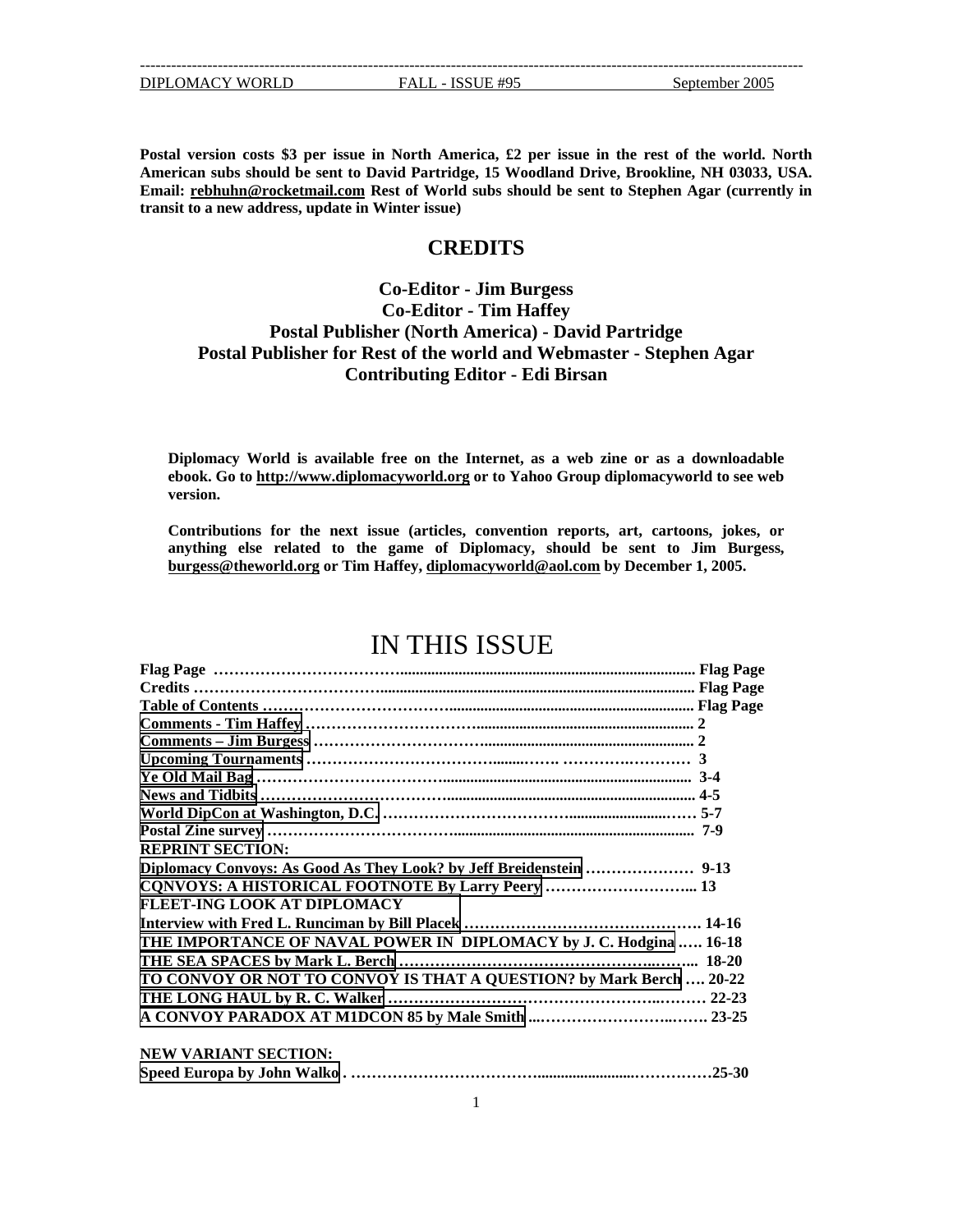## <span id="page-1-0"></span>**Comments**

**by Tim Haffey** 

**Well, things are much better these days as far as I am concerned personally. But, I wish I could say the same for Diplomacy World. I received nothing in the way of article submissions or reports except results of the WDC in Washington, DC by Edi. I was hoping someone would send in articles or reports on this event but they did not. Perhaps the writing talent of former Dip players is not reflected in the current generation. In fact, from some emails I have received, some of them don't even know how to write well enough to write an article.** 

**In view of this, and the fact that I don't even have any idea how many people read DW, I am wondering if I am wasting my time. Perhaps I should concentrate on my own Zine, WHO DO YOU TRUST? And resign from this fruitless enterprise. David Partridge reports he only has one or two postal subscribers he mails DW to. The whole purpose for the existence of DW was to provide a showcase for the hobby members to share ideas on tactics, strategies, tournaments, rules, scoring systems, and all the other items that make up the hobby. But, it seems that need is no longer needed what with the internet providing Diplomacy Web Sites all over the place for anything and everything concerning Diplomacy.** 

**Perhaps the time has come to fact the fact that a zine like Diplomacy World is no longer needed and I should spend my time and effort on other things, like cataloging the Archives. I would be interested in hearing from anyone who has an opinion on this matter, but I have pretty well made up my mind. This may very well be my last issue unless something dramatic happens to change my mind.** 

**I have not discussed this with Jim, David, Stephen, or anyone else for that matter, but I welcome their comments on this matter. If I get any, I most certainly will issue a Winter Issue just to post them to whoever would what to see them. So, opine guys, if you like.**

--------------------------------------------------------------------------------------------------------------------------------

### **Comments**

**by Jim Burgess**

**First off, let me publicly thank you for sticking to the schedule for Diplomacy World, far better than I would be able to do, and pushing me along to keep things moving (even if I still fall down on the job more than I should – there isn't another Interview in this issue, though there is another article that I talked up). And I'm glad you're feeling better and that the Shingles have abated. I've heard it told just as you have by others who've had it.** 

**I see no point in pointing fingers, or judging writing talent or aptitude, I've been part of this for awhile and I intend to see it through at least to Issue #100 and I hope for longer. So let me say that right up front, that DW is not going to fold. Unfortunately, people are busy and they don't tend to put writing up very high on their priority list. People have to be cajoled and asked to write articles. That's just the way it is. I don't expect you to do that Tim, partly because you don't know many of the people to ask and partly because it isn't your style. Nonetheless, you continuing to do what you do keeps me asking people to write things, at least once in awhile.** 

**Finally, people DO read this. The E-Mail list for DW is FREE, if I had a choice between free and paying, I would also get this for free, and so do THREE HUNDRED AND THIRTY other people. So a very large number of people are reading DW, perhaps more than ever have been reading it in its history. Yet, you are correct to say that feedback and comments are very light. This taking stuff for granted is all too common, can I ask the readers to send Tim an E-Mail, just a one liner saying "Thanks, I read the issues" would be great, just so he can see that people ARE reading this? Thanks.**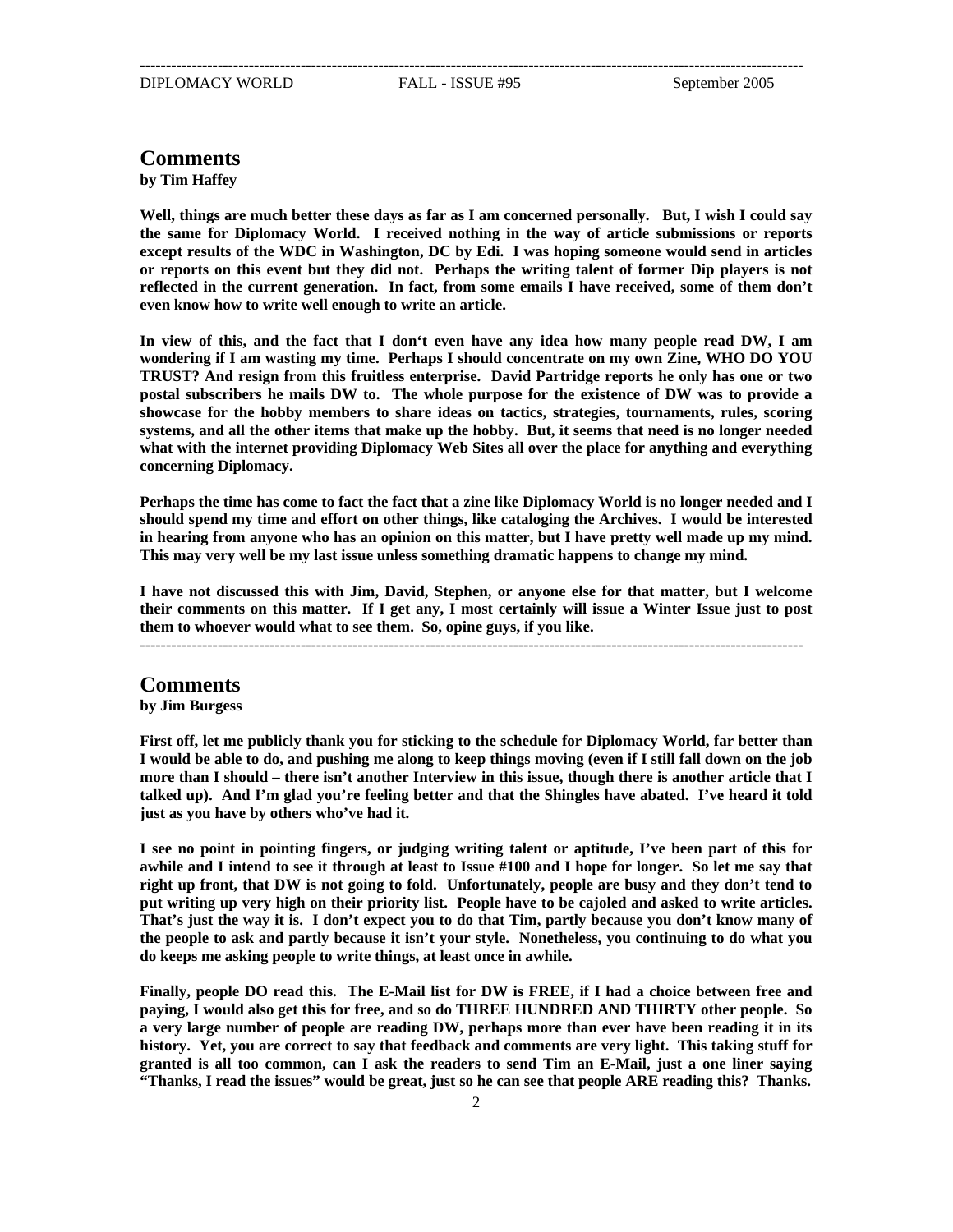<span id="page-2-1"></span><span id="page-2-0"></span>--------------------------------------------------------------------------------------------------------------------------------

### **Upcoming Tournaments for 2005**

**Dragonflight Oct 7-9, 2005, Seattle, WA - Double Tree Hotel GM: Buz Eddy Contact Buz for details at [BuzEddy@aol.com](mailto:BuzEddy@aol.com) The Whipping (see Ye Old Mailbag below) Oct 29-30, 2005, Oakland, CA GM: Adam Silverman [\(agman@stanford.edu\)](mailto:(agman@stanford.edu)** 

# YE OLD MAILBAG

**------------------------------------------------------------------------------------------------------------------------------**

**Bay Area Diplomacy Association (B.A.D.Ass.) Whipping Diplomacy Tournament Oct 29-30, 2005 at Endgame in Oakland. (13th and Clay) Three rounds of Diplomacy plus social gaming: Saturday 10am and 5pm Sunday 10am, awards ceremony at 4pm**

**Players of all experience levels welcome! Registration is \$15, only \$5 for students.** 

**Dozens of prizes and sur'prizes to be awarded including: Top 7 Best country awards Best stab Whipping post Whiplash Raider ...and many more** 

**Diplomacy (Hasbro) is played on a map of Europe in 1900. Each player takes control of a great power (Austria, England, France, Germany, Italy, Russia, and Turkey) and works toward control of Europe. The game involves periods of negotiation between players and ordering units. Strategy, negotiation, and tactics are central to the game; there is no dice rolling and no luck involved.** 

**For more information or to pre-register, contact [adam.silverman@gmail.com](mailto:adam.silverman@gmail.com)**

**\*\*\*\*\*\*\*\*\*\*\*\*\*\*\*\*\*\*\*\*\*\*\*\*\*\*\*\*\*\*\*\*\*\*\*\*\*\*\*\*\*\*\*\*\*\*\*\*\*\*\*\*\*\*\*\*\*\*\*\*\*\*\*\*\*\*\*\*\*\*\*\*\*\*\*\*\*\*\*\*\*\*\*\*\***

**From Paradox on the new Diplomacy PC game** 

**Psst - Diplomacy is getting closer to release and Paradox Interactive has just released some screens that will give you a good indication of the final version! The screens are taken from a Diplomacy session and can be downloaded from:** 

**ftp://press:parapress@svea.valkyrienet.com/Diplomacyscreens\_final.zip**

3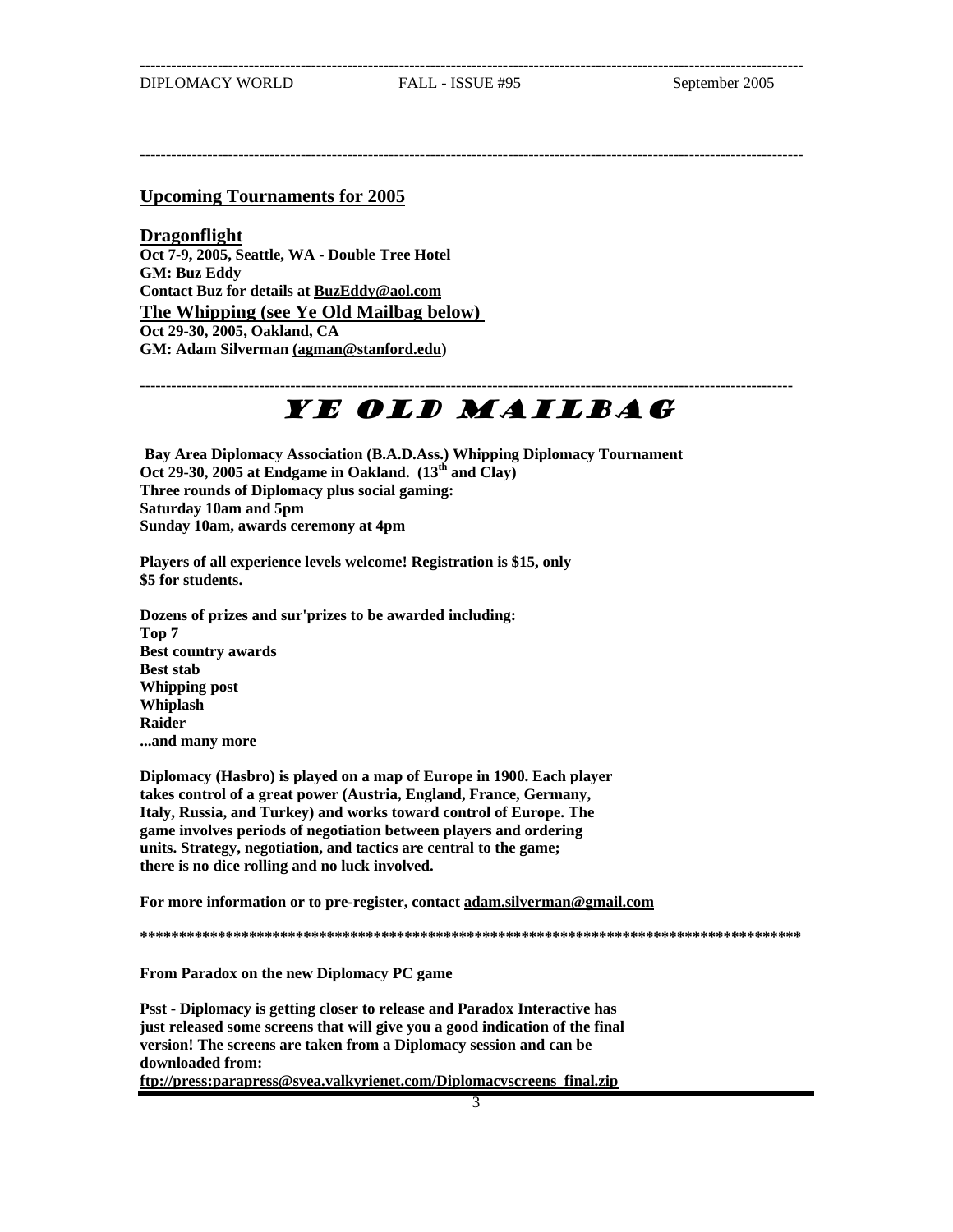DIPLOMACY WORLD FALL - ISSUE #95 September 2005

<span id="page-3-0"></span>--------------------------------------------------------------------------------------------------------------------------------

**Please feel free to use the whole session or parts of it. To find out more about Diplomacy, please visit www.diplomacy-pcgame.com or contact Paradox Interactive at pr@paradoxplaza.com**

**~ Strategy is our game ~** 

**Paradox Interactive Hitech Building 921 SE-101 52 Stockholm Phone: +46 (0)8 566 148 00 Fax: +46 (0)8 566 148 19 http://www.paradoxplaza.com**

**\*\*\*\*\*\*\*\*\*\*\*\*\*\*\*\*\*\*\*\*\*\*\*\*\*\*\*\*\*\*\*\*\*\*\*\*\*\*\*\*\*\*\*\*\*\*\*\*\*\*\*\*\*\*\*\*\*\*\*\*\*\*\*\*\*\*\*\*\*\*\***

**+"Gold Star" goes to Don Del Grande for finding the old PacificCon game logo box and donating two sets and supporting papers, boxes etc. to the B.A.D. Ass. game closet.**

**Actually, the "two sets" (weren't there three?) had the plastic pieces (stars and anchors), and there were no conference maps (although I did include about 100 paper copies of the Deluxe Dip conference maps) and only one copy of the (1982) rules. (I thought it was strange that almost nobody at World Dip Con used a conference map. Is it just something that isn't done any more?)** 

**One additional note: the stuff included a plastic index card holder with the unofficial Pacificon Diplomacy logo - a color capture of Maggie from "The Simpsons" holding a pencil as if she's about to stab somebody (it's an actual scene from the second season episode "Itchy & Scratchy & Marge", just before Marge realizes that the cartoons Bart and Lisa are watching are violent). – Don** 

### **News and Tidbits of Information around the Hobby.**

**Miller Number Custodian is also Tom Howell. His address is Boardman Number Custodian is Tom Howell. 365 Storm King Road, Port Angeles, WA 98363.**

**US Orphan Game Custodian Michael Lowrey, mlowrey@infionline.net is the US Orphan Game , results in months, contact Michael, and he will try to resolve the problem by checking with the GM Custodian. If your postal Diplomacy or variant game is delayed by a GM who has not provided and if necessary placing the game with another GM. If you are not on the web, send me your message and I will forward it to Michael. Diplomacy World, 810 53rd Ave., Oakland, CA. 94601**

**Fred Davis' backup of the former North American Variant Bank is still in existence. While the original NAVB and the UKVB were merged some years ago under the aegis of Stephen Agar, he still maintains a file of about 200 Dip variants, including all of his own designs, and that a catalog of what he has on file is available. He feels that some people would not want to write to England for copies of variants, so they can obtain them from him. Or, at least, look at his Catalog to see what he has in stock. Copies of this Catalog are available for \$1.00. Send request to Fred Davis, Jr., 3210 Wheaton Way, Apt. K, Ellicott City, MD, 21043- 4254.**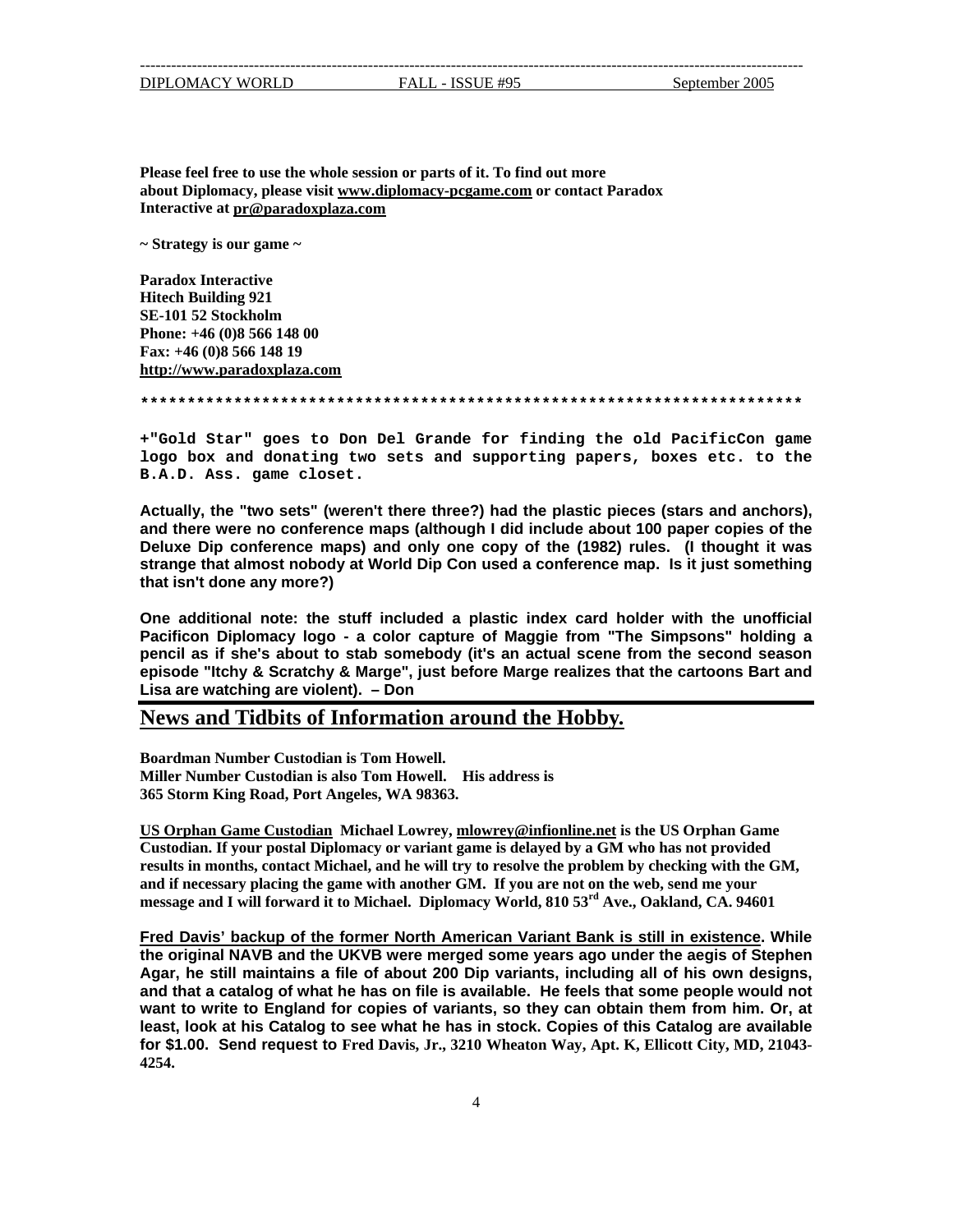<span id="page-4-0"></span>

| DIPLOMACY WORLD |  |  |
|-----------------|--|--|
|                 |  |  |

D FALL - ISSUE #95 September 2005

--------------------------------------------------------------------------------------------------------------------------------

North American Dipcon society website is now up and ready for use. The website is dipconsocietyna.org. The idea behind this was to provide a location where the DipCon Society **meetings could have a written record of what went on at the last meeting for reference for the next meeting, given that they are 12 or more months apart. The last meeting was a mess because nobody wrote anything down and I can't get anyone to agree on what was voted on. Anyway, check the site and let me know what you think.** 

## **\*\*\*\*\*\*\*\*\*\*\*\*\*\*\*\*\*\*\*\*\*\*\*\*\*\*\*\*\*\*\*\*\*\*\*\*\*\*\*\*\*\*\*\*\*\*\*\*\*\*\*\*\*\*\*\*\*\*\*\*\*\*\*\*\*\*\*\*\*\*\*\*\*\*\*\*\*\*\*\*\*\*\*\* \***

## **orld DipCon XV W July 29-31, 2005** Washington, DC

Congratulations to World Diplomacy Champion - Frank Johansen!!!

| ı              | <b>Frank Johansen</b>  | 290.5  |
|----------------|------------------------|--------|
| $\overline{a}$ | <b>Tom Kobrin</b>      | 230    |
| 3              | <b>Edi Birsan</b>      | 189.5  |
| 4              | <b>Mark Zoffel</b>     | 180    |
| 5              | <b>TT Fest</b>         | 175    |
| 6              | <b>Daniel Lester</b>   | 171    |
| 7              | <b>Adam Silverman</b>  | 157.75 |
| 8              | <b>Andrew Neumann</b>  | 154    |
| 9              | <b>Doug Moore</b>      | 150    |
| 10             | <b>Simen Jorgensen</b> | 149    |
|                | <b>Mike McMillie</b>   | 149    |
|                | <b>Eric Mead</b>       | 149    |
| 13             | <b>Riaz Virani</b>     | 148.67 |
| 14             | <b>Jim O'Kelley</b>    | 148.67 |
| 15             | <b>Jake Mannix</b>     | 148.50 |
| 16             | <b>Rick Desper</b>     | 148.33 |
| 17             | <b>Edward Prem</b>     | 145.33 |
| 18             | <b>Brian Shelden</b>   | 135.5  |
| 19             | <b>Matt Shields</b>    | 133.83 |
| 20             | <b>Doug Scott</b>      | 130    |
| 21             | <b>Don Woodring</b>    | 128.33 |
| 22             | <b>Mike Hall</b>       | 124    |
| 23             | <b>Toe Wheeler</b>     | 123.75 |
| 24             | <b>Nathan Barnes</b>   | 123.25 |
| 25             | <b>Brian Ecton</b>     | 121    |
|                | <b>Lionel Levine</b>   | 121    |
| 27             | <b>Adam Sigal</b>      | 109    |
| 28             | <b>Steve Cooley</b>    | 101.67 |
| 29             | <b>David Maletsky</b>  | 100    |
| 30             | <b>Graham Woodring</b> | 99.33  |
| 31             | <b>Ben Teixeira</b>    | 99     |
| 32             | <b>Bob Holt</b>        | 97.33  |
| 33             | <b>David Hood</b>      | 97     |
| 34             | <b>Gregg Harry</b>     | 91.5   |
|                | <b>Chris Campbell</b>  | 91.5   |
| 36             | <b>Steve Mauris</b>    | 86.750 |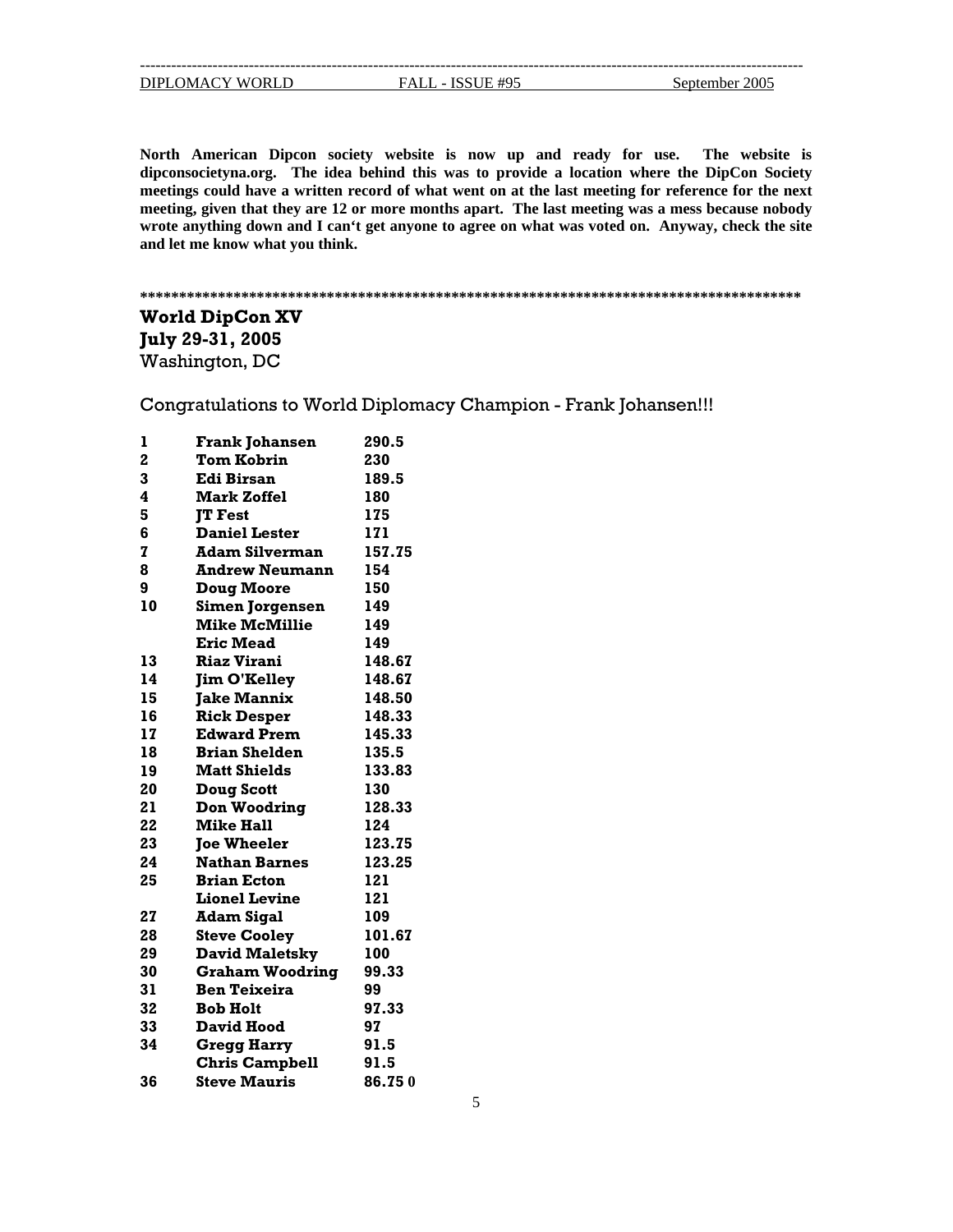--------------------------------------------------------------------------------------------------------------------------------

| 37 | <b>Kyle Kalember</b>          | 86.25 |
|----|-------------------------------|-------|
| 38 | <b>Chris Martin</b>           | 85.25 |
| 39 | <b>Bruce Ray</b>              | 82    |
| 40 | <b>Lori Fleming</b>           | 79    |
| 41 | <b>Mike Barno</b>             | 71.5  |
| 42 | <b>Eric Hunter</b>            | 66.25 |
| 43 | <b>David Norman</b>           | 51    |
|    | <b>John Saul</b>              | 51    |
|    | <b>Carl Wilner</b>            | 51    |
| 46 | <b>Mark Franceschini</b>      | 50    |
|    | <b>Joseph Henry</b>           | 50    |
|    | <b>Jeff Ladd</b>              | 50    |
|    | Al Ugaz                       | 50    |
| 50 | <b>Luke Dwyer</b>             | 49    |
| 51 | <b>James Yargley</b>          | 48.33 |
| 52 | <b>Adam Bushashia</b>         | 48    |
| 53 | <b>Carl Ellis</b>             | 47    |
|    | <b>Ike Porter</b>             | 47    |
| 55 | <b>Jesse Johnson</b>          | 42.25 |
| 56 | <b>Andy Bartalone</b>         | 37.5  |
|    | <b>Brian Lee</b>              | 37.5  |
| 58 | <b>Christian Pedone</b>       | 37.25 |
| 59 | <b>Lisa Foster</b>            | 36.5  |
| 60 | <b>Lane Cross</b>             | 36.25 |
| 61 | <b>Peter Ross</b>             | 32    |
| 62 | <b>Michael Piacsek</b>        | 30    |
| 63 | <b>Harry Frazier</b>          | 14    |
| 64 | <b>Todd Grinda</b>            | 16    |
| 65 | Eric Silverman                | 5     |
| 66 | <b>Doug Brown</b>             | 4     |
|    | <b>Kimberly Colman</b>        | 4     |
|    | <b>Corey Mason</b>            | 4     |
|    | <b>Josh Oboler</b>            | 4     |
|    | <b>Dominic Crapuchettes 4</b> |       |
| 71 | <b>Rod Spade</b>              | 3     |
|    | <b>Roelof van der Laan</b>    | 3     |
| 73 | <b>Tony Vila</b>              | 3     |
| 74 | <b>Tim Miller</b>             | ı     |
| 75 | <b>Claudio Campuzano</b>      | 0     |
|    | <b>Sean Colman</b>            | 0     |
|    | <b>Don DelGrande</b>          | 0     |
|    | <b>Buz Eddy</b>               | 0     |
|    | <b>Bill Hackenbracht</b>      | 0     |
|    | <b>Derek Harmon</b>           | 0     |
|    | <b>Martin Smith</b>           | 0     |
|    | <b>Blake Colman</b>           | 0     |
|    | <b>Wes Donehower</b>          | 0     |
|    |                               |       |

**ulander Award: David Maletsky K ike McMillie Eastern Swing Champion: MGolden Blade: Mark Zoffel**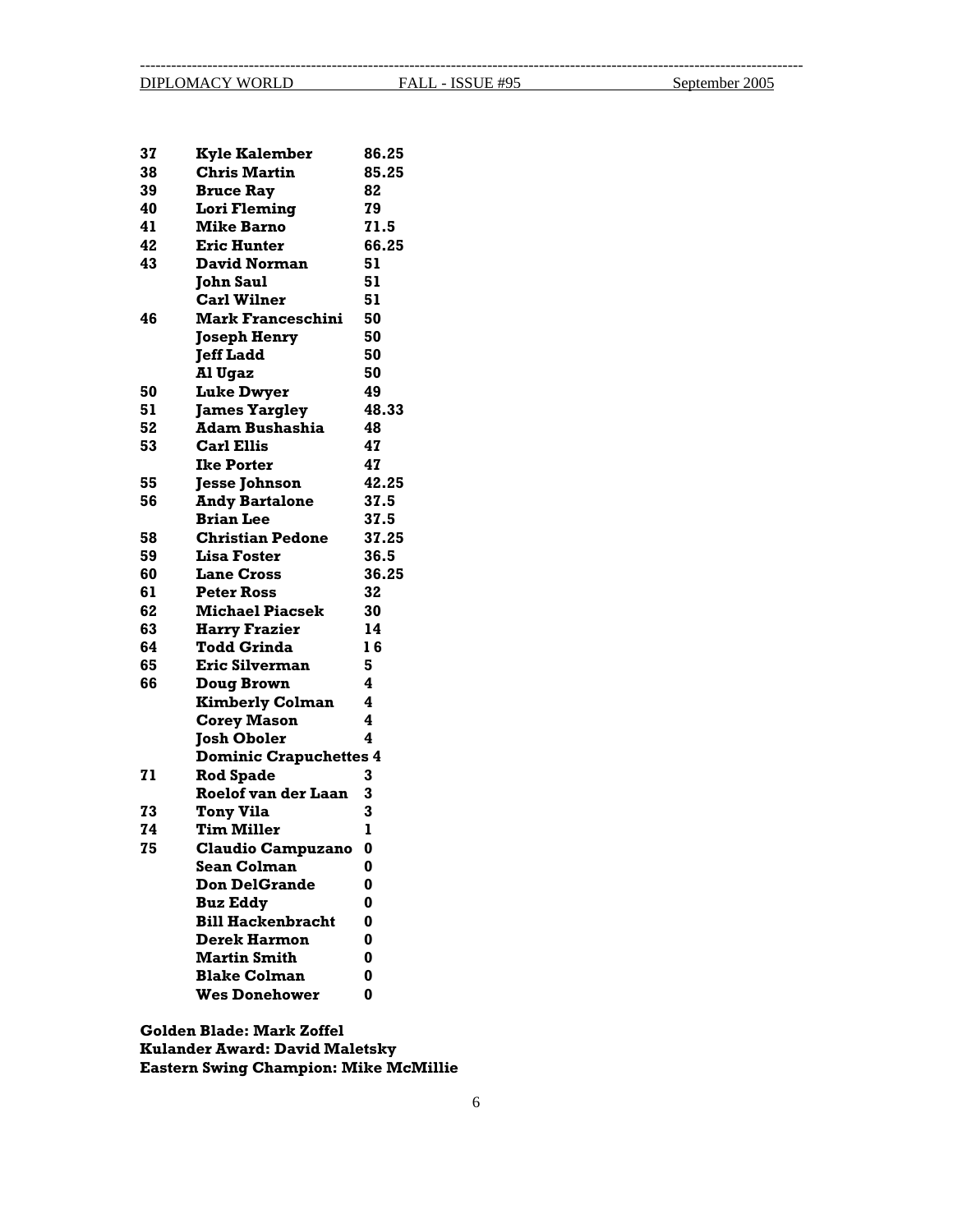<span id="page-6-0"></span>-------------------------------------------------------------------------------------------------------------------------------- DIPLOMACY WORLD FALL - ISSUE #95 September 2005

**ul Director's Choice: Miss Callie Hood, Jon Sa t A New Hobby): Brian Lee Super Welcome Back (But Ge Hunter Kicked Marshall's Ass: Eric** Dead Meat: Not awarded, too many eligible. **Players' Choice: Dan Lester Anti-Tweak: Kyle Kalember Welcome Back: Tim Miller Representin': Luke Dwyer**

Team Tournament:

 **If Only We Were Playing On A Boat (Doug Scott, Jake Mannix, Lionel Levine, Mark s, Andrew Neumann, Mike Hall) Zoffel, Nathan Barne**

**Best Country** 

Best Austria: Jake Mannix, 3-way draw, 17 centers (Mistakenly awarded to Rick Desper at awards ceremony) Best Germany: Adam Silverman, 2-way draw, 14 centers Best Italy: Eric Mead, 3-way draw, 13 centers Best Turkey: Doug Moore, 3-way draw, 17 centers Best England: Tom Kobrin, Solo Best France: Mark Zoffel, Solo Best Russia: Frank Johansen, Solo

\*\*\*\*\*\*\*\*\*\*\*\*\*\*\*\*\*\*\*\*\*\*\*\*\*\*\*\*\*\*\*\*\*\*\*\* \*\*\*\*\*\*\*\*\*\*\*\*\*\*\*\*\*\*\*\*\*\*\*\*\*\*\*\*\*\*\*\*\*\*\*\*\*\*\*\*\*\*\*\*\*\*\*\*\*

## **POSTAL ZINE SURVEY**

**Here is a survey of the existing postal zines I receive. If you know of a postal zine not listed, let me know. We are down to six or seven zines these days. But, they all seem to be doing well.**

### **Graustark**

**Current Issue - #** *768 <<<That's right, over 40 years worth.>>>*  **Dated - Aug 2005** Published - 1every 4<sup>th</sup> Saturday, **002D 3 games funning, 2004C, 2002A, 2 Content - Cartoons, Political & social Commentary, games. Game Fee (includes sub to zine) - \$35.00 Number of Pages - usually about 14 Number of subscribers, trades, etc. - 65** 

**The Abyssinian Prince**

**Current Issue - #295**  Content - Runs the International Exchange, Hobby Awards, Commentary on movies, music, sports and just about everything. Hugh letter section. Sub Rate - \$1.50 per issue. game fees are \$20.. But includes the sub. **Dated - Sept 2005 Published - Once a month, more or less** *((Supposed to be every three weeks))***. Games - 1999D, 1999K, 2001D, 2001F, 2003G, Plus a couple of variants. Number of Pages - 42 (includes sub-zines)**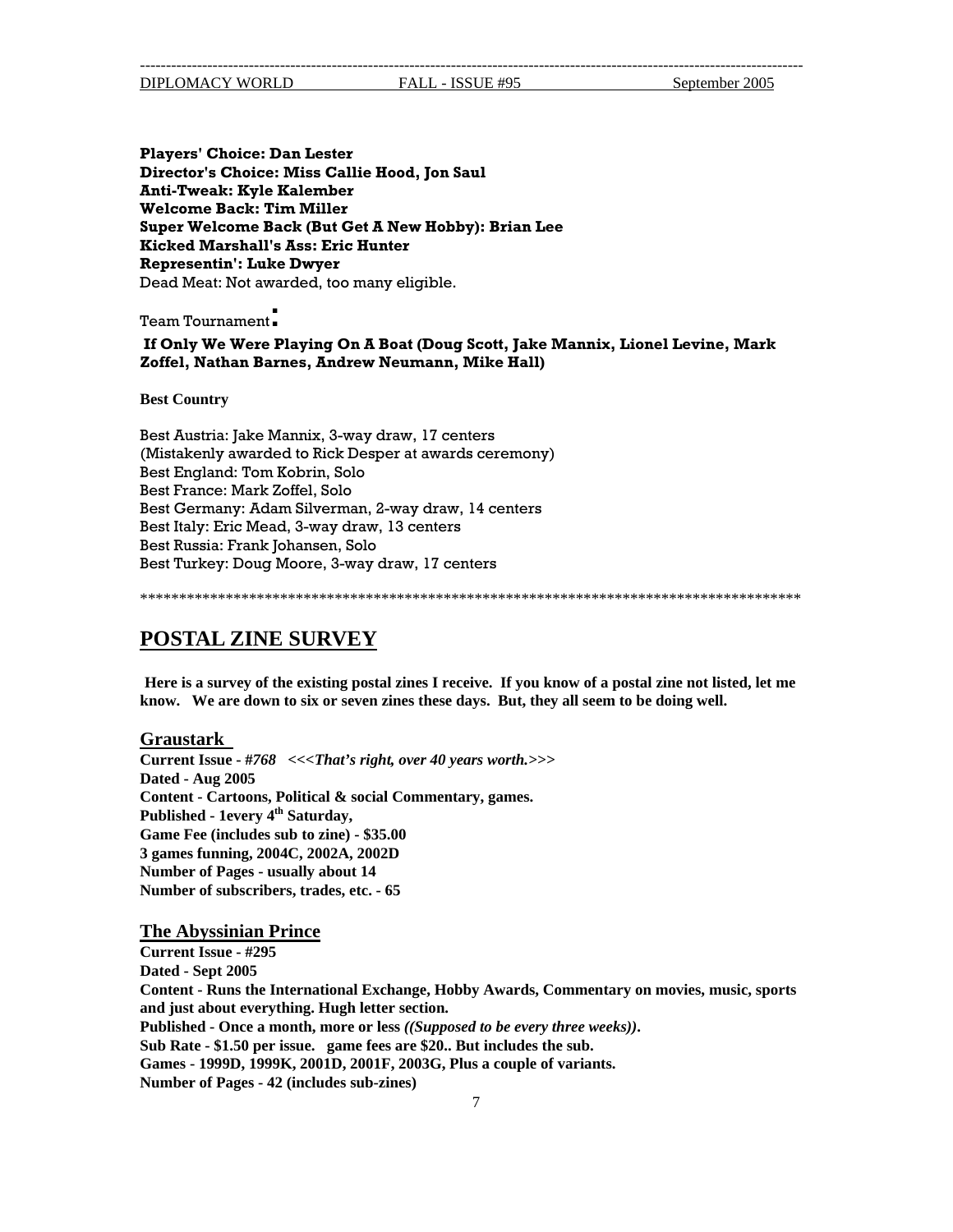**Sub-Zine – Diversions by Rip Gooch - Appears to be for running a game of Railway Rivals. Sub-Zine – Hoi Polloi by Harold Reynolds. Ran a variant called Colonia VIIB game. Sub-Zine – Tinamou by David Partridge, runs Breaking Away, Diplomacy, Sopwith, and more! Sub-Zine – Octopus' Garden by Peter Sullivan, not running anything at the moment, but back! Sub-Zine – Houdini Blues by Michael Lowrey, runs Diplomacy. Number of subscribers, trades, etc. - 140** 

### **Cheesecake**

**Current Issue - #259 Dated - August 2005** Content - Games and a little discussion on stamps and stuff. Published - Once a month, more or less. **Sub rate - Does not say in the one I am reading. Games - 2005C, 2005D, 2003I, 2001H. Number of Pages - 4 Number of subscribers, trades, etc. between 20-25** 

### **off-the-shelf**

**Current Issue - Vol . XIII, No. 7 Dated - August 20 05** Content - basically games and some commentary on various things. Published - Once a month, more or less. **ple of variants. Games - 2004A, 2001G, 1999I, plus a cou her, is also the Custodian for Boardman Numbers and Miller Numbers. Tom Howell, the publis Sub rate - \$1.50 per issue Number of Pages - 24 Number of subscribers, trades, etc. - 40+**

## **Northern Flame (A Canadian Zine)**

**Current Issue - Vol. 2, Number 104, I think. Dated - August 2005 Content - basically a warehouse zine with some content on diplomacy related events.**  Published - Once a month, more or less. Games - 1995CA, 1998T, 2004B, 2003C, 2001J, 1999G, also some gunboat games and a bourse game **- 24 Number of Pages Sub rate - \$1.00 Number of subscribers, trades, etc. - 30+**

### **BORIS THE SPIDER**

**Current Issue - Vol. VIII, #20 Dated - August 2005 Content - Games and little else. Published - First Friday of each month. (usually) Sub rate - \$11.50 for 12 issues. Games - Many different games. Amazing. Number of Pages - 20 Number of subscribers, trades, etc. - 30+**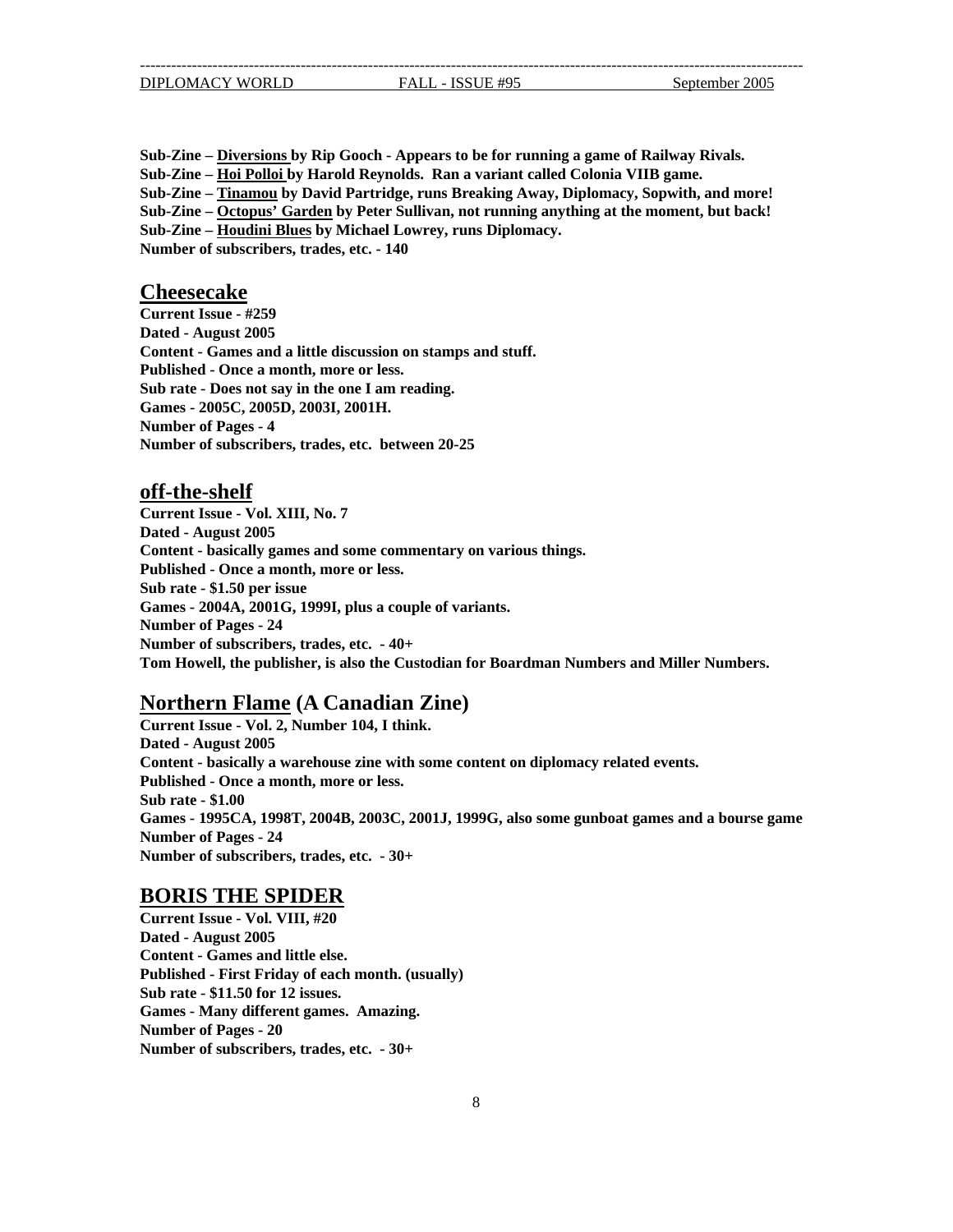## <span id="page-8-0"></span>**WHO DO YOU TRUST?**

**Current Issue - 11 Dated - September 2005 Content - Some commentary**  Games - No games running, looking for sigh ups. **Archives - Dedicated to the Dip zine archives. Sub-zine - The Articus Published - Once a month Sub rate - \$3.00 per issue Number of Pages - 12 Number of subscribers, trades, etc. - 10** 

**\*\*\*\*\*\*\*\*\*\*\*\*\*\*\*\*\*\*\*\*\*\*\*\*\* \*\*\*\*\*\*\*\*\*\*\*\*\*\*\*\*\*\*\*\*\*\*\*\*\*\*\*\*\*\*\*\*\*\*\*\*\*\*\*\*\*\*\*\*\*\*\*\*\*\*\*\*\*\*\*\*\*\*\*\***

## **Reprint Section**

**Articles taken from previous Diplomacy World issues. I thought I would rerun some articles concerning convoys, fleets, and Naval Power and such. The first article below was taken from DW issue 56, Fall 1989, starting on page 22.**

## **Diplomacy Convoys: As Good As They Look?**

**y Jeff Breidenstein b**

One of the more popular moves in **Diplomacy** is the convoy, which uses a fleet to transport an army **across one or more sea/ocean spaces. The Convoy's main advantage is that the army can move more than one space in a season. Although it is a far-reaching move, there are a number of disadvantages associated with it. Keep in mind that this applies only to the regular Diplomacy convoy and not to the Piggy-Back Convoy (which is also known as the Abstraction Convoy) that is used in a number of Diplomacy variants.** 

**In his book The Garner's Guide To Diplomacy (which he wrote for The Avalon Hill Game Company 1978), Rod Walker has this to say about the convoy. in**

'The convoy is the most powerful move in DIPLOMACY. Even the threat of it is likely to send an **nemy into fits. Depending on circumstances the convoyed attack's power is derived from one or e more of four factors:** 

- **reinforcement, (1) it provides rapid**
- **(2) it is flexible,**
- **(3) it may be unexpected, and**
- (4) it is more secure.

He then goes on to describe each of these four factors in greater detail.

**However, in his review of The Garner's Guide To Diplomacy in his magazine Diplomacy Digest ssue 15/16, 1980), Mark Berch has this to say about Rod's view of the convoy: (i**

**t 'the most powerful "Unfortunately, Rod's bias has gotten the better of him again. he considers i ove in Diplomacy; he certainly isn't going to tell you any of the drawbacks, is he? He won't, but I mwill:**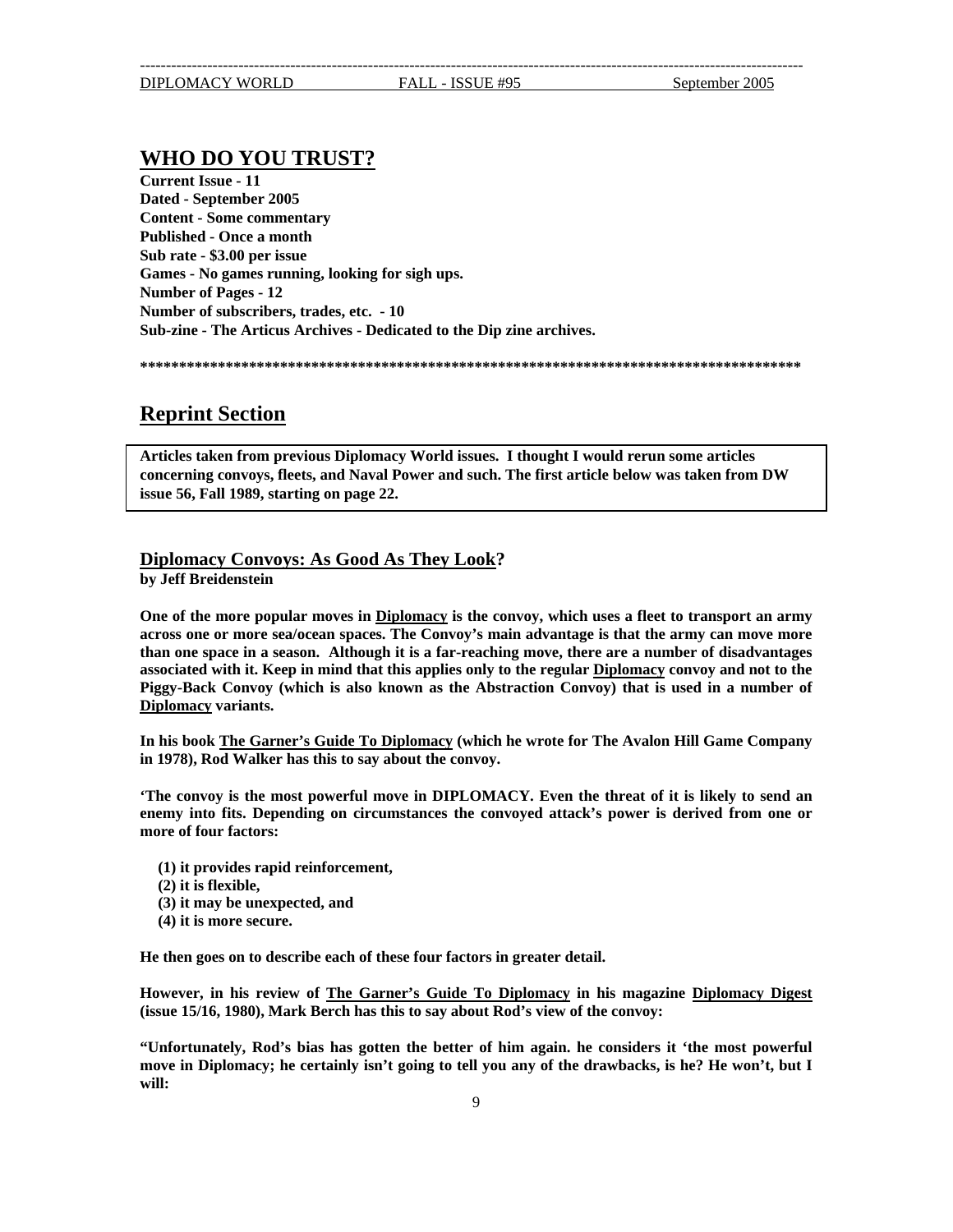long convoy that fails is a grievous waste of resources. Even if it succeeds, movement to the front **of the fleets is delayed. Thus, in 1972CR, Doug Beyerlein convoyed A Con-Spa, and as a result, at 1. The convoy ties up extra units. Even an unsupported convoy uses two pieces at the very least. A least two fleets never got to the front.**

move in which the last fleets are positioned, the others will often be restricted in what they can do, for fear of stepping out of position. **2. For multi-fleet convoys, the move previous to the convoyed move can be harmed. During the** 

**3. Security can actually be less. A fleet that is convoying might be supporting another fleet instead."**

**I h appen to agree with Mark Berch: the convoy is not as powerful as it would seem. However, let us**  look at some examples of the convoy first:

**EXAMPLE 1 England** 

**A Edi - Nwy** 

**A Edi - Nwy F Nwg C**

**his, of course, is the use of a convoy to move an army from one land area to another via the seas. T** The convoy is vital to both England (who cannot truly invade the continent without it) and Italy (who cannot obtain Tun without either a convoy or the garrisoning of a fleet there).

**EXAMPLE 2 France** 

**A Mar - Smy F Lyo C Tyr C A Mar - Smy F - Smy F Ion C A Mar A Mar - Smy F Emed C A Mar-Smy**

France is at war with Russia, and has occupied Turkey. This is an example of using the convoy to **es to the front. If the army moved overland (via Italy and Austria), this move move newly-built armi more if actively opposed), as opposed to a single season with the convoy. would take 3-4 years (or** 

**EXAMPLE 3 France** 

*F* Mid C A Spa --> Bre **A Spa --> Bre**

**Germany** 

**Eng --> Mid F A Bur —-> Pic** 

**any has tried to cover both bases. If French F Mid moves to Bre (the obvious In this example, Germ F Eng takes Mid (and supports A Pic into Bre the next season). If French F Mid move), then Ger** holds to keep Ger F Eng in place, then Ger A Bur -—> Pie means that Bre will more than likely fall **the next season. But, by using the convoy, an army is placed into Bre that otherwise would have to**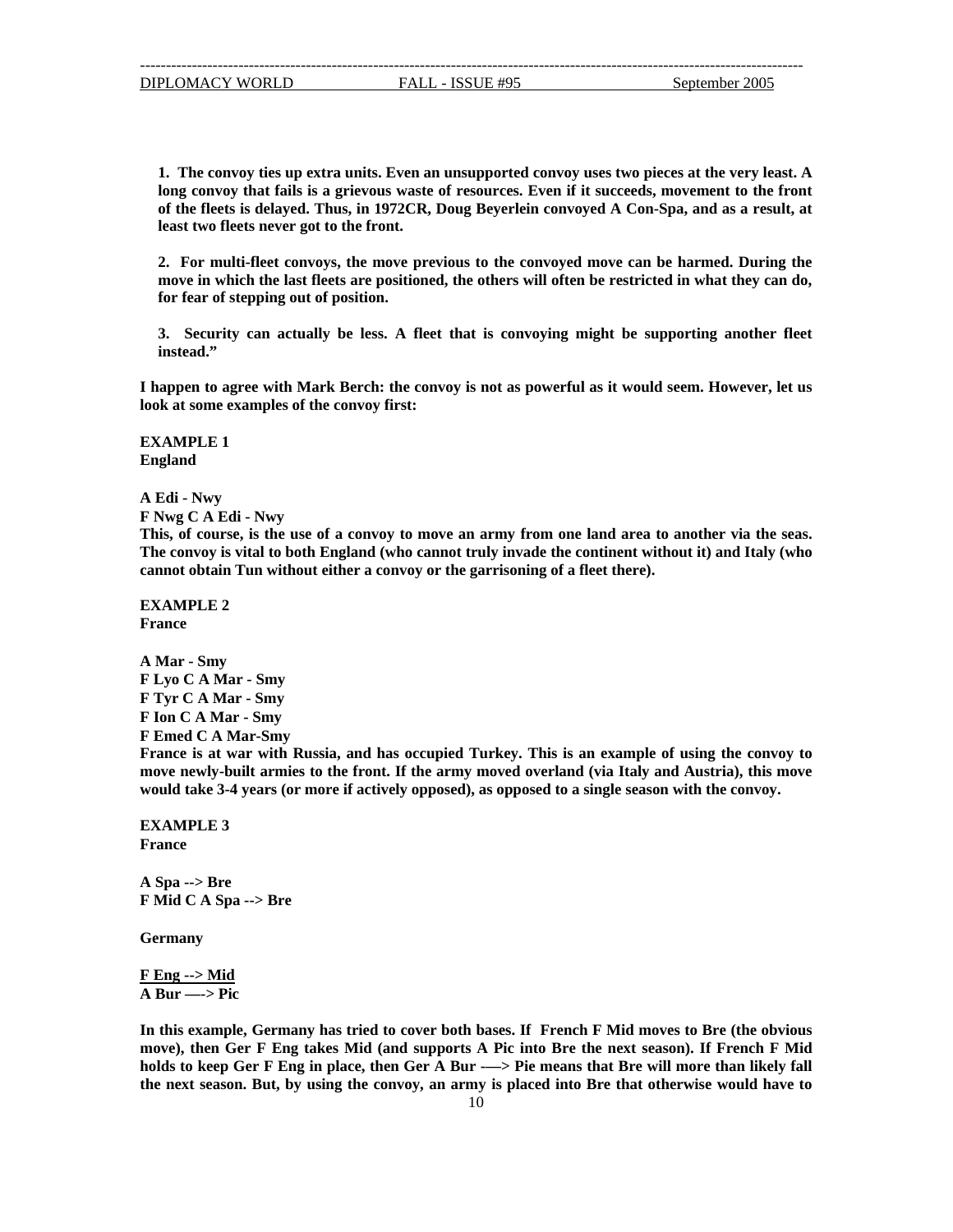**have been built there, and the German moves fail to operate as planned.** 

**As I see it, these are the only 3 situations where the use of a convoy is vital:** 

**) The "Continent-to-Continent" Convoy - Used to convoy armies to! from England to North Africa. 1 This is the only way for armies to get there.** 

convoy is necessary to bring these new armies up to the front more quickly than an overland route. **2) The "Distant-Front" Convoy - Used where the active front is distant from the homeland, and a** 

**3) The "Protection" Convoy - Used to bring up an army quickly to defend a certain province where one cannot be built and otherwise none would be available in time.** 

**However, there are other situations where a convoy can be useful:** 

**) The "Accidental" Convoy - Used when your fleets are in just the right position for a convoy where a urprise can be achieved. one was not originally planned. If the enemy does not notice, great s**

allies, as well) from guessing your true intentions. If done often enough, opponents may come to ex**ect a convoy, and you may be able to get around their defenses. However, overuse of this can cause p b) The "Keep-Em-Guessing" Convoy - Used simply as a lark to keep the enemy (and possibly your you more trouble than you cause others.** 

**RON VS. MARK** 

**oth Rod Walker and Mark Berch make some interesting comments about the convoy. Let's take B Rod's views first:** 

**(1) It Provides rapid reinforcement - No arguments here, as the army can (theoretically) move from one end of the board to the other in one season. But unless you can get your fleets into position this doesn't mean a thing.**

**(2) It is flexible - Yes, but only to a degree. Since you must usually plan ahead in order to have fleets in position for a convoy, it is not something you can just go ahead and do. Under Flexibility, Rod says that ... "Convoys keep the enemy guessing. The fleet which can convoy an army to a space can itself attack the same space if it does not convoy. This ability to play three roles (attack or convoy or support) gives the fleet its great flexibility." However, what Rod fails to tell you is that you can do only one of those things (or move, instead) at a time. This means that additional support is needed if you attempt a convoy in the face of the enemy. He also says ... "Another element of the flexibility inherent in the convoyed attack is the rapidity with which it can be developed." In certain cases this is true, but it is very difficult to do so later in the game when there are more fleets roaming around the board.** 

**(3) It may be unexpected - True, but after being burned by unexpected convoys in past games I now usually keep an eye out for these. And if your opponents are keeping a watch for a convoy they have a tendency to either not work as well as planned or not work at all.**

**(4) It is more secure - False. A fleet that is convoying cannot support, and this is the heart of the matter: A fleet can convoy OR support but NOT both. Each convoying fleet can not move that turn, and (if they are already in position) even be forced to remain where they are for fear of losing their position. Unless your fleets are in a position where the enemy cannot dislodge them, you stand a good chance of having your convoy disrupted.**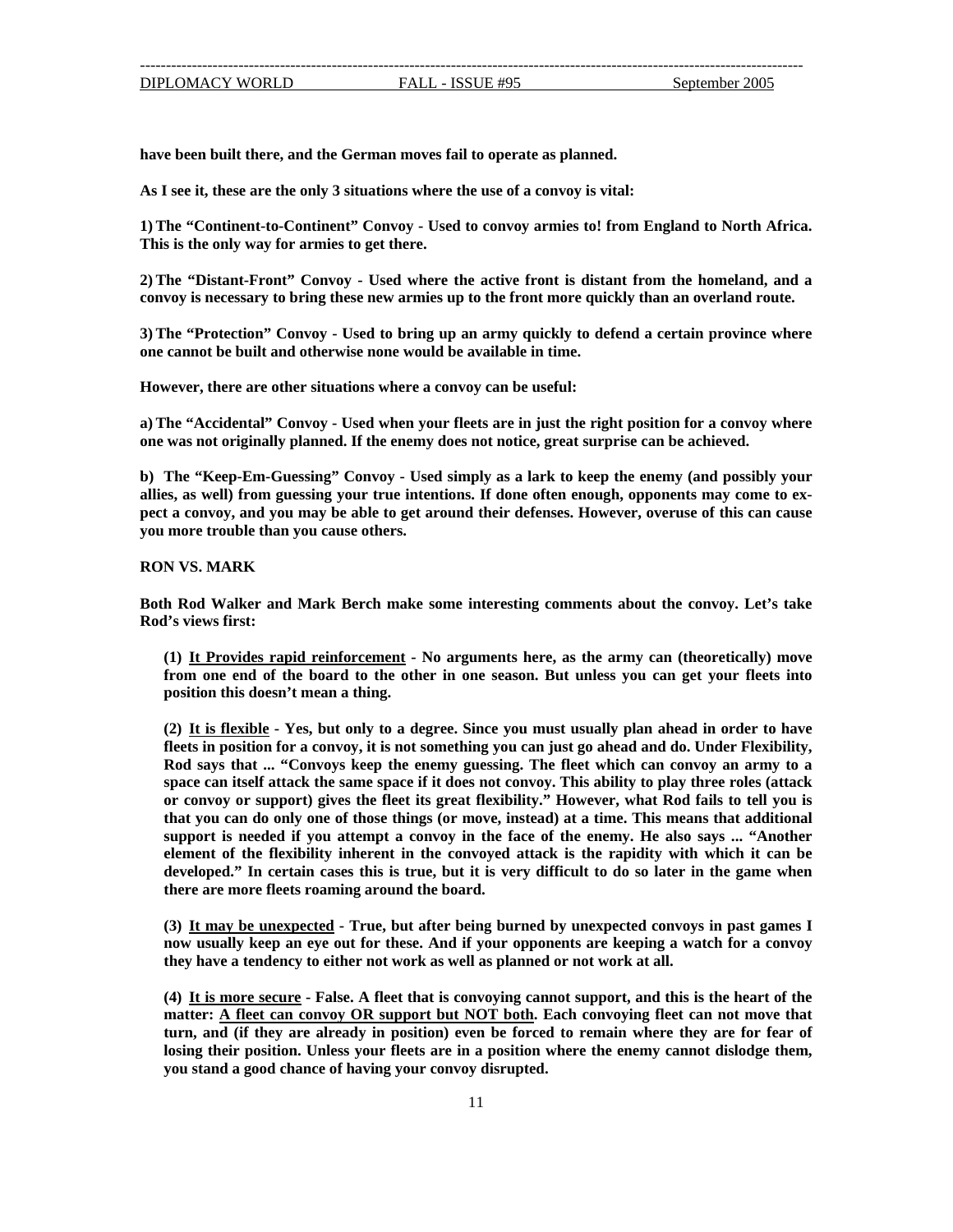**.** 

**No w, let's look at Mark Berch's views:**

1. The convoy ties up extra units - True, and since each fleet involved can only convoy or hold **impact on the board can be negligible until the convoy is until the move is completed, their completed.** 

**2. For multifleet convoys, the move previous to the convoyed move can be harmed - The awful specter of the convoy, in that after all your work setting up the necessary fleets one is dislodged by the enemy. Since any fleets involved in convoying cannot support each other, just 2 enemy fleets can disrupt the convoy (unless you have additional fleets supporting the convoying fleets, in which case the entire convoy becomes a logistical nightmare).** 

**3. Security can actually be less - True. This not only refers to the fact that a fleet can only do one thing (move, convoy, or support) at a time, but that: a) the enemy may take advantage of the onvoy to either dislodge your convoying fleet or move around it; or b) by moving or supporting c the fleet instead of convoying you might achieve the same goal just as quickly, (or with an acceptable delay) and with less chance of something going wrong.** 

#### **RIG HTS AND WRONGS OF CONVOYS**

**oo many people attempt to use a convoy at the wrong time for the wrong reason. There are several T** "never's" that should be kept in mind when you are .empting to convoy:

**1) Never convoy if another equally good alternative is available (unless, of course, you believe in the "Keep-Em-Guessing" Convoy).** 

**that or more of your fleets (unless you feel that you either have surprise or that something else can be ained by doing it). g 2) Never convoy if the enemy is in a position to disrupt the convoy by the dislodgement of one** 

**3) Never use more than one or (at most) two fleets in a convoy unless absolutely necessary.** 

**) Never keep trying season after season to get one or more fleets into position for a long and, convoy. Fleets that keep making the same unsuccessful move over and over tend to tip your h specially if any other of your other fleets in the area simply remains in position! e 4**

**A voiding these things can help in making a convoy succeed.**

**lternatively (for the defense), keep an eye out for any possible convoy the enemy, especially if there A are one or more of the following:** 

**1) Any fleet adjacent to a coast, especially where a convoy to this area can be useful.** 

**2) Two or more fleets together anywhere on the board, and especially when near or next to a coast.** 

**an immediate attack. open to 3) A fleet next to an army where that army can be convoyed without leaving the vacant space**

**4) A fleet next to one of its' coastal home Build Centers (especially in Fall, setting up for a Spring convoy).**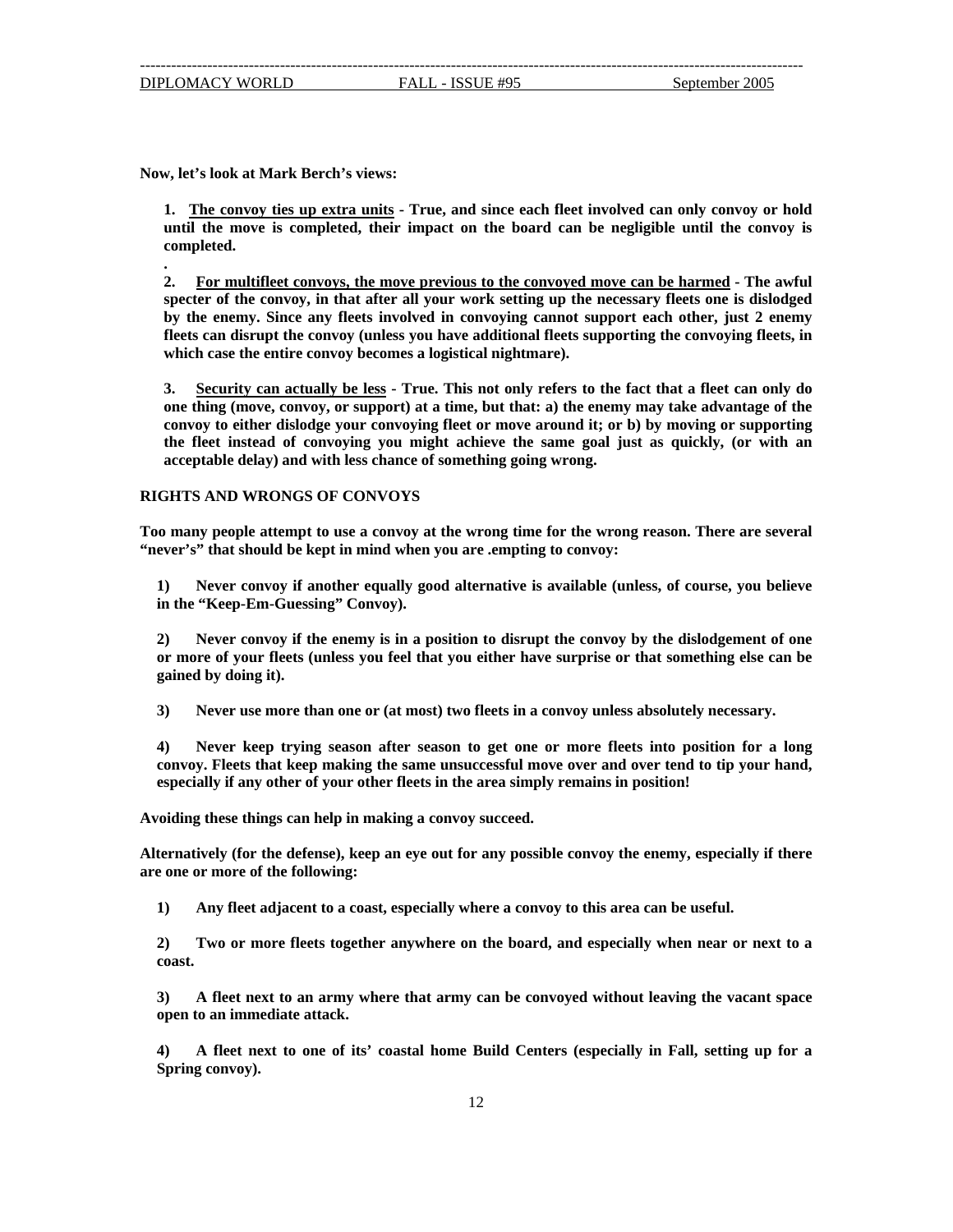<span id="page-12-0"></span>**A multi -national convoy is always possible in a game, especially where one of the nations convoying is** an "ally" setting you up for a stab.

**There is little one can do about this except for keeping your eye open to treachery.** 

**hope that this article helps you to accurately weight the pros and cons of convoying, and hopefully I you'll never again fall prey to the "surprise" convoy!** 

*<<<The following was added to the article by the editor of DW at the time.>>>* 

### **QNVOYS: A HISTORICAL FOOTNOTE C By Larry Peery**

**e usually been tactical flops. Everyone knew D-Day was Convoys, without the element of surprise, hav mans most of all. And yet, because of the weather, Eisenhower achieved tactical corning, the Ger** surprise; and the rest was history.

**able. Some historians say that one convoy, even though it lost half strategic importance was immeasur** its ships, kept Russia in the war; and the rest was history. **The famous PQ convoys to Murrnansk during World War II were tactical disasters; and yet their**

Amphibious Base in Coronado and the Naval Station in San Diego, as they prepared to board their **ansports; and become a part of the American invasion fleet headed for Cuba. Who would have tr I remember, during the fall of 1962, watching the Marines move from Camp Pendleton to the thought then that twenty-seven years later that same Marine division would be staging a landing demonstration for Soviet Defense Minister Dimitri Yazov? Fortunately, the rest wasn't history.**

Norway, or the strategic importance of the convoys to supply NATO forces in Europe, will match the **For a picture of what the significance of convoys in World War III might be like, I suggest you read RED STORM RISING by Tom Clancy. The tactical success of convoys in support of Iceland and significance of any of the World War I or II convoys. And that will be history.** 

in any successful convoy; otherwise they are too easily blocked. But a convoy, for the sake of **onvoying, is worthless. The successful convoy must have a larger strategic purpose. The mere threat c Many of these lessons from history apply to Diplomacy as well. Tactical surprise is a key ingredient of a convoy, or the potential to carry one out, may be enough to bring matters to a successful end.**

**al Norway, or Belgium; etc., but creative convoys have fallen by the wayside. We still see an occasion** French convoy into England, or a German end-run into Livonia to break a stalemate with the **Some convoys are almost SOP in a Diplomacy game: The Italians into Tunis, the British into Russians; or somebody trying to sneak into Greece across the Ionian or Aegean. We may even see, rarely, a real attempt at a long-range convoy designed to upset the strategic balance of power in a major way. England into St. Petersburg, the Italians into Spain, the French into Tuscany, etc.** 

**ships, not historically noted as great naval powers. Britain had to press into service commercial cluding the QE II, for service in the Falkans. The US Navy's escort fleet is a joke. But the Russians in It is ironic, I suppose, that today the only Powers that really appreciate convoys are those that are learned, in a little known operation on the Sea of Azov, the possibilities of a convoy. And a Russian never forgets. That is something we shouldn't forget.**

#### **\*\*\*\*\*\*\*\*\*\*\*\*\*\*\*\*\*\*\*\*\*\*\*\*\*\*\*\*\*\*\*\*\*\*\*\*\*\*\*\*\*\*\*\*\*\*\*\*\*\*\*\*\*\*\*\*\*\*\*\*\*\*\*\*\*\*\*\*\*\*\*\*\*\*\*\*\*\*\*\*\*\*\*\*\***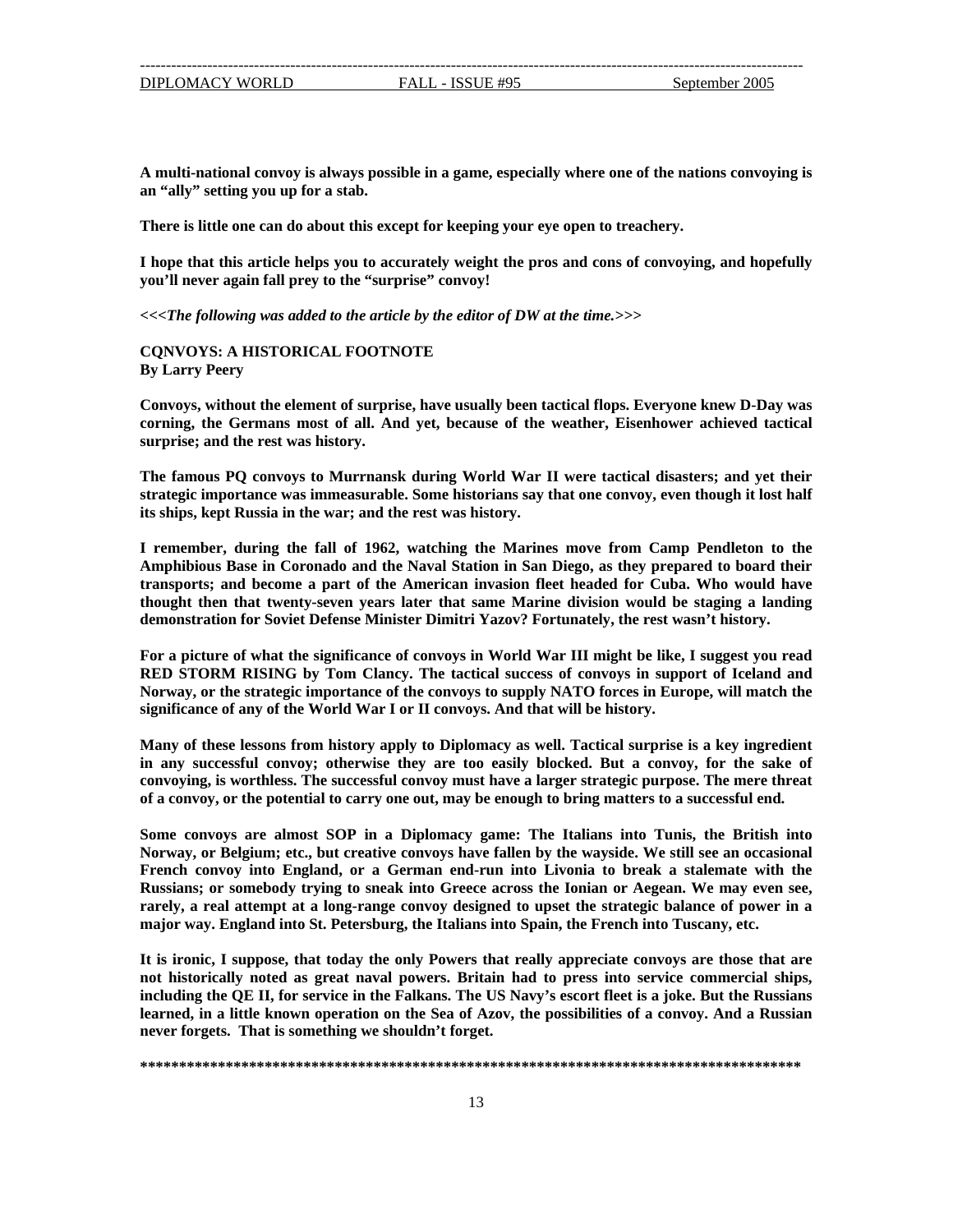<span id="page-13-0"></span>*ummer 1984, No issue # given. Starting on page 24.>>> S <<<This article was take from Diplomacy World,* 

### **FLEET-ING LOOK AT DIPLOMACY, Interview with Fred L. Runciman y Bill Placek b**

(Mr. Runciman, now retired from our hobby, was the winner of the only high-stakes tournament **e ever run: the 1963 Boca Raton Invitational. This event was an offshoot of the Diplomacy gam** Backgammon World Championship held in Boca Raton in 1963; unfortunately, ticket sales were not **up to expectations, and the backers lost over** *\$35,000.* **Mr. Runciman was also a six-time European Diplomacy Champion in the '60s, when that title was decided by a 14 match round-robin invitational tournament. He is now retired and living in Xocalaxoca, Mexico, and is said to be a subscriber to numerous 'zines under a series of pseudonyms. Mr. Runciman recently granted a rare interview to Bill Placek, editor of SIDNEG ARCHIVES, and excerpts of that interview are reprinted below.)** 

**BP: Freddy, in your opinion, what is the greatest difference between the players of today and those of the "golden age"?**

the different types of units. Fleets. Fleets are the key to Diplomacy. This fact was common knowledge among the best players of my time. Now, it seems, the basics,  $-$  I mean THE BASICS -- of the game, as dictated by the map, are deep mysteries, even to the so-called "best" players. **FR: The pups of today just do not understand the proper strategic interrelation between** 

**t points explained to opportunity to sit at the feet of one of the game's masters and have the salien them. BP: Could you elaborate a bit for our readers? Most of them have never had the**

and that virtually every dominant culture has developed in a country with a coastline. Yet the **Diplom y players of today ignore the implications of these facts. They usually build only enough ac** fleets to get by, preferring instead to create superfluous armies. Fleets, I tell you, are the key to **FR: Look, almost every schoolboy knows that the surface of the Earth is mostly water, developing an overwhelming strategic advantage in the game of Diplomacy. Fleets and more fleets** 

**BP: You're referring, of course, to the Manheim—Runciman theory, which attempts to explain most of recorded history in terms of sea power.** 

**Europe** in the current version of the game: 19 bodies of water, only 14 land-locked provinces, and an **astounding 41 coastal provinces. Of the 34 supply centers, only 7 cannot be controlled by naval power over . This whelming 4:1 ratio, alone, should be enough to convince the landlubbers of the true FR: Just so. And it carries over into this grand old game. Just look at the map of value of fleets.**

**nce of armies. Just look at 82zz... (the actual game ID has been disguised to avoid and an abunda** embarrassing the players). **BP: But surely, Freddy, there have been dozens of games won with a scattering of fleets**

did such a dunderhead win? Because, I'll wager, the others were bigger dunderheads. If you put 7 **fish in the same barrel, eventually they will consume each other and only 1 will be left. But put 6 dumb fish (the a rmy—builders of today) and 1 smart barracuda (the fleet-builder of days gone by) FR: Yes, a thoroughly ridiculous ending. Only 1 fleet for England and 17 armies. Why**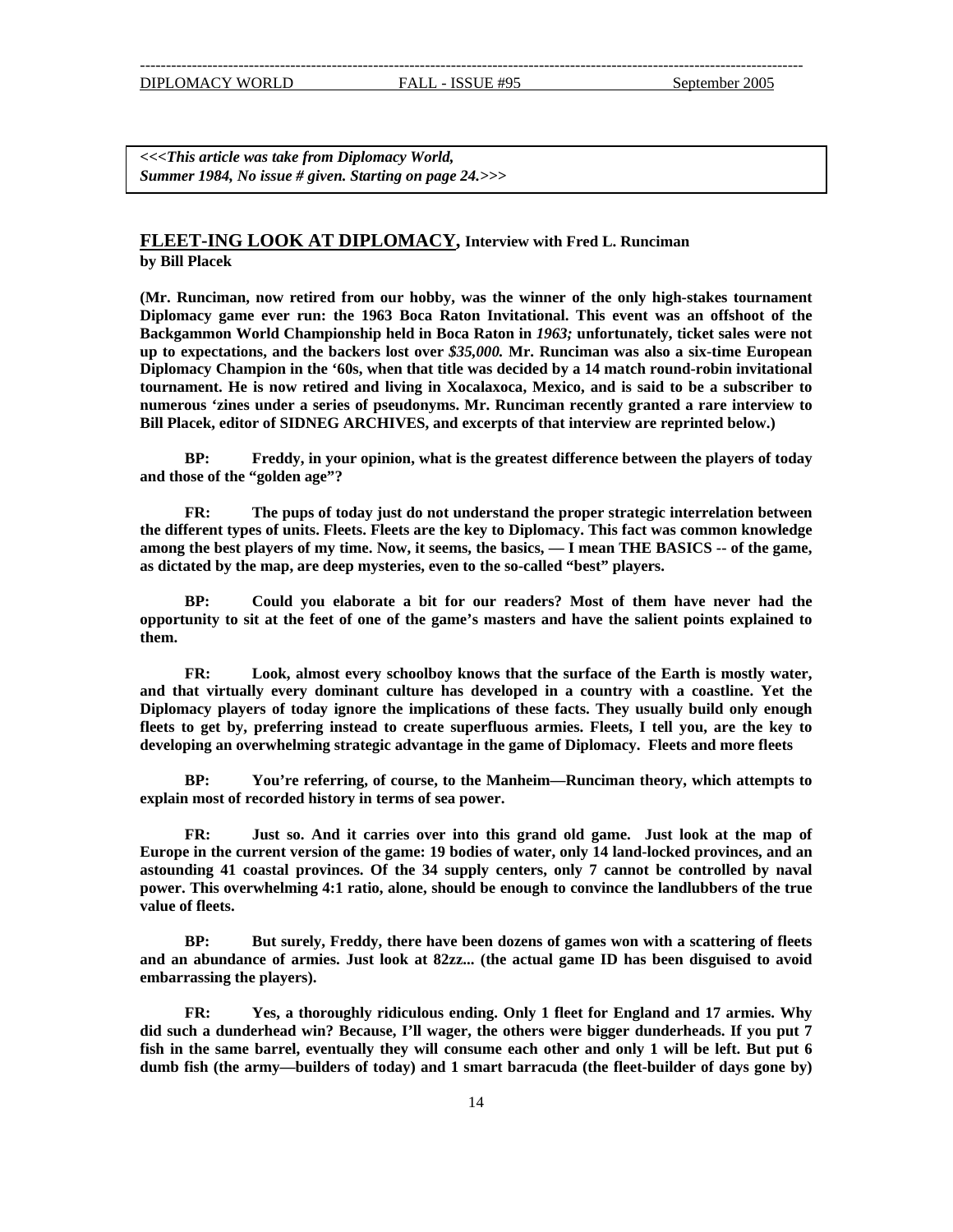**into that same barrel, and who, do you think, will be left at the end? The faster, more flexible, more mobile one, the one who knows how to attack from any angle, of course.** 

**BP: That's an interesting analogy. Could you expand a bit on the nature of the advantage enjoyed by the fleet, and help our readers become barracudas?**

**FR: The** *3* **most important advantages of a fleet are: Flexibility, Mobility, and Speed.** 

**lexibility is the most important. Certainly everyone knows that only fleets can use the convoy F order. be Fleets can attack armies on land, but armies cannot attack fleets at sea. Every power can reached with a fleet. A fleet is never "stranded" in England or North Africa.** 

landlocked provinces, a fleet can go anywhere. In fact, due to the dual-coasted provinces, there are 44 **coasta estinations for a fleet in addition to the 19 sea spaces. Also it is important to note that there l d are no "impassable" sea spaces. Mobility of the fleet compared with the army is a one-sided story. With the exception of the 14**

**m one end of the Mediterranean to the other. An army would take little time a fleet needs to get fro years and years. The sea spaces are also much larger than land provinces, and thus they border on many, many coastal. provinces. This size allows a fleet to complete the trip (for example) from Syria Speed is a very important factor in both offense and defense in Diplomacy. Just look at how to Belgium in only 7 moves.** 

were the most successful countries in top-flight play. What is your recollection of the early days? **BP: Freddy, if I may change the subject a bit...there has always been great interest in which** 

**ost purely by their ability to build fleets. Those that could build 3 in a single season were the m** prosperous during my time. Poor Austria, with only 1 coastal center, was last. The sequence was something like this: ENGLAND, ITALY, TURKEY, GERMANY, RUSSIA, FRANCE, AUSTRIA. **FR: A very straightforward situation, as I remember. The powers were ranked almost** 

**BP: I know you've probably been asked this question hundreds of times, but what was your most memorable game? Is there one particular position that's your favorite?** 

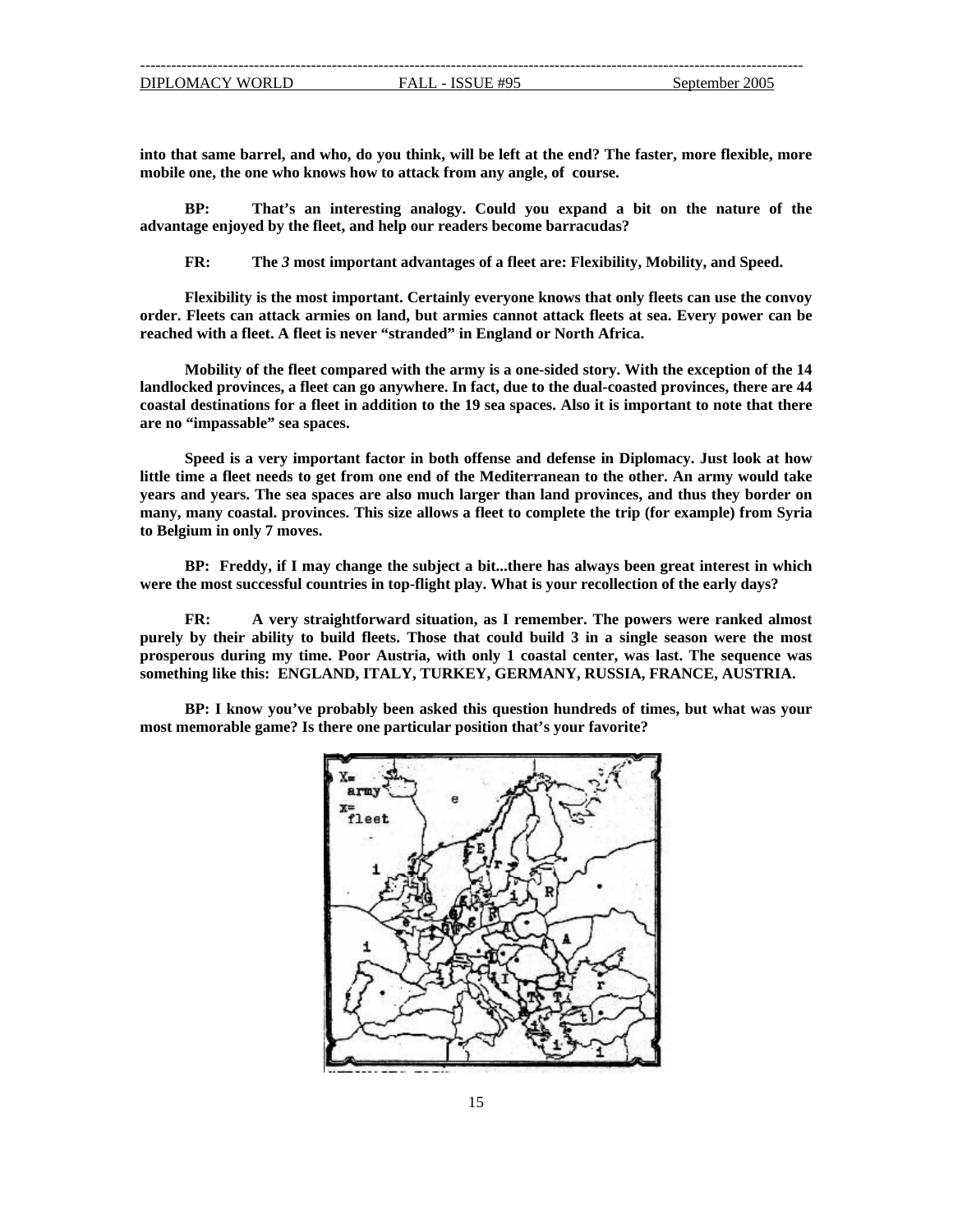<span id="page-15-0"></span>**FR: Of course. I'd pick the so- called "Fromagea Bleu" game played in Monaco in '63. (Here, Mr. Runciman set up the board as shown in the diagram above.) It was Fall '04. I was Italy and had a series of short-term alliances with France, England, and finally Germany. At each turn of the alliances, I'd managed to pick up a little, so that by '04. I had 9 centers: Ven, Rom, Nap, Tun, Tri, Mar, Gre, Por, and Den. Germany and I were working against the French and English.** 

**"FROMAGES BLEU" Prior to Fall 1904. (Turkey plays 1 short.) Note the aggressive position of the Italian fleets. France & England continued to attack Germany. Austria, Russia, and Turkey were in a muddle in the Balkans. Italy won with the following moves: F Nat-Lpl, F Mid-Bre, F Mar-Spa(sc), A Trl-Vie, A Tri-Ser, F Gre-Bul(sc), F Aeg- Con, F Eas-Smy, and F Bal-Ber. Obviously Mr. Runciman' Bribe to the Turkish player and his extravagant gift to the French player's wife the previous night worked to his advantage.** 

**\*\*\*\*\*\*\*\*\*\*\*\*\*\*\*\*\*\*\*\*\*\*\*\*\*\*\*\*\*\*\*\*\*\*\*\*\*\*\*\*\*\*\*\*\*\*\*\*\*\*\*\*\*\*\*\*\*\*\*\*\*\*\*\*\*\*\*\*\*\*\*\*\*\*\*\*\*\*\*\*\*\*\*\*\***

**The following articles, all of them, were taken from DW Issue #42; Spring 1982 starting on page 22.**

## **THE IMPORTANCE OF NAVAL POWER IN Diplomacy**

**by J. C. Hodgina** 

game fleets are outnumbered by armies 13 to 9 (59% to 41%). England is the only country that has **A first analysis might lead players to expect that fleets would play a large part in Diplomacy simply because they represent one half of the possible types of unit in the game. Yet at the start of the more fleets than armies and Russia has an equal amount of both. All other powers have twice as many armies as fleets at the start of the campaign.** 

**perienced players have overlooked the potential of fleets? them later in the game? Could it be the ex** Allan Calhamer pointed out that "beginners tend to underrate the fleets"<sup>1</sup> in Diplomacy. Could **it be that the preponderance of armies at the beginning leads novices to place too much emphasis on** 

**, The purpose of this article is to show that naval power can play a large role in Diplomacy erhaps more than previously recognized. I acknowledge that most of the ideas and facts for this p s thesis come from Allan Calhaaer's chapter in "Popular Indoor Games", and Rod Walker' "Gamer's Guide to Diplomacy."** 

An analysis of the game board presents some interesting facts. Of the 56 provinces on the board, **provinces upon 21 (37.5%) are areas upon which more fleets can bear than armies; 26 (46.4%) are ar than fleets; 1 9 (16.1%) have equal exposure to both types of units. which more armies can be**

**If the same analysis is done on supply centers only, the ratios are slightly different. Fleets can move to 15 (44.1%) centers with more force than armies, while the provinces upon which more armies can move is only 14 (41.1%). There are 5 (14.7%) centers which have equal exposure. There are 7 (20.6%) supply centers which are totally landlocked. This leaves 27 (79.4%) centers which are open to fleets.** 

**What do these figures mean? From a strategic point of view, there are more supply centers than not which can be attacked by fleets with more force than by armies. While the ratio is certainly not overwhelming, fleets evidently more than hold their own in this respect.** 

**While it is true that armies can enter any province on the map (some only with naval assistance), and it is true that there are a few provinces which fleets cannot enter, it is equally true that no army**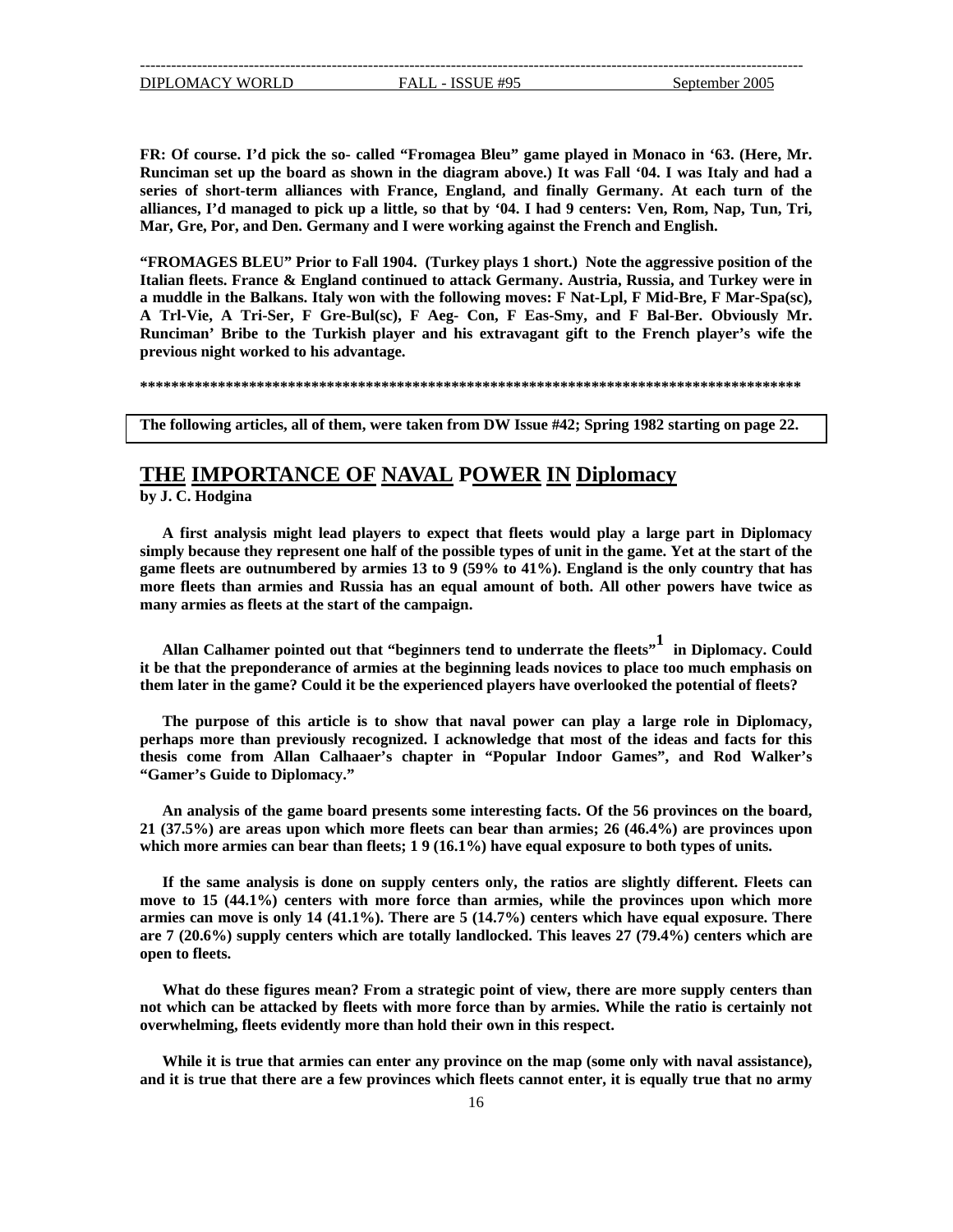powerful force, able to cover more of the board, more effectively, than realized previously. **can cross a water space without being convoyed. Taking this into account, it appears that fleets are a**

**unis) centers without naval help. For example, a German army could not invade England (or T** without first being convoyed. **Not only can fleets cruise the water spaces, but they can attack 79.4% of supply centers, 44.1% of them better than armies. Remember too that a continental army cannot reach 4 (l1.4%) supply** 

**The idea that fleets are important is also given substance by a statement from the game's designer, Allan Calhammer, who said that "a power which gains a majority of the fleets in a water**

**t for any army worshippers. chilling, though area can usually win most of the supply centers in that water area".2 An interesting, and perhaps**

**tic.) Russia, with her fleets Germany, and Prance (a busy player ) fight for control of the Atlan Italy, Turkey, and France typically battle for dominance of the Mediterranean (and Austria with restricted access, is forced to realize how important naval power can be, while England,** 

**bot tled up in the Baltic and Black Seas, usually ends up controlling neither Area.<sup>4</sup>**

**There are 13 (38.2%) supply centers in each Area which can be taken by fleets. Spain, residing in both Areas, is a special case, and therefore an important and strategic center.** 

the enemy has fleets in the Ionian, Tyrrhenian, and Western Mediterranean. **Dominance of these Areas is usually attained by first getting a majority of fleets, such that any attack can be made at 2 to 1 odds. The defense is slowly broken. Key water spaces are captured and held from which attacks can be made on supply centers. It is very hard to defend Army Tunis when** 

**The convoy will now be examined as a weapon with which a power can gain superiority in a**

convoy could not take place, and the army's potential could not be fulfilled. A convoy, because of its **haracter, has some unique abilities. c tactical situation. Rod Walker has called the convoy "the most powerful move in Diplomacy." 5 The convoy results in, for all intents and purposes, an army move. Yet, without the fleet's presence, the**

or quick withdrawal to protect the homeland. Quite large convoy chains can be set up with **It is these factors which make the convoy such a potent move. The first is speed. An army can move through more than one space when convoyed, allowing for rapid deployment to the front lines, spectacular results.** 

**ported an ally in the as to its real role. Fleets are thus superb for stabs, and the same fleet which sup** Spring, can convoy an army for attack of the ex-ally behind the lines in the Fall. **The second is flexibility. A fleet can attack, support, or convoy, which keeps the enemy guessing**

**The third factor is surprise. An army far from the action can suddenly appear at the front via a convoy. For example, Army London can be convoyed to Naples in one turn, surprising the enemy who never even considered its presence in his/her plan.** 

In most cases, the attacking unit must vacate the apace from which it attacks. Not with the convoy. **he fleet not only remains in place, it can be used to support the army in the next season. A convoy, TThe fourth factor is security. A convoy is only disrupted if the convoying fleet is dislodged. Thus an army can pass through an area which is under attack with complete immunity. Should the fleet be forced to retreat, the army remains safe at its initial location (assuming it is not under a supported attack there). A convoy also means fewer units have to be shifted for an attack, with the same results.**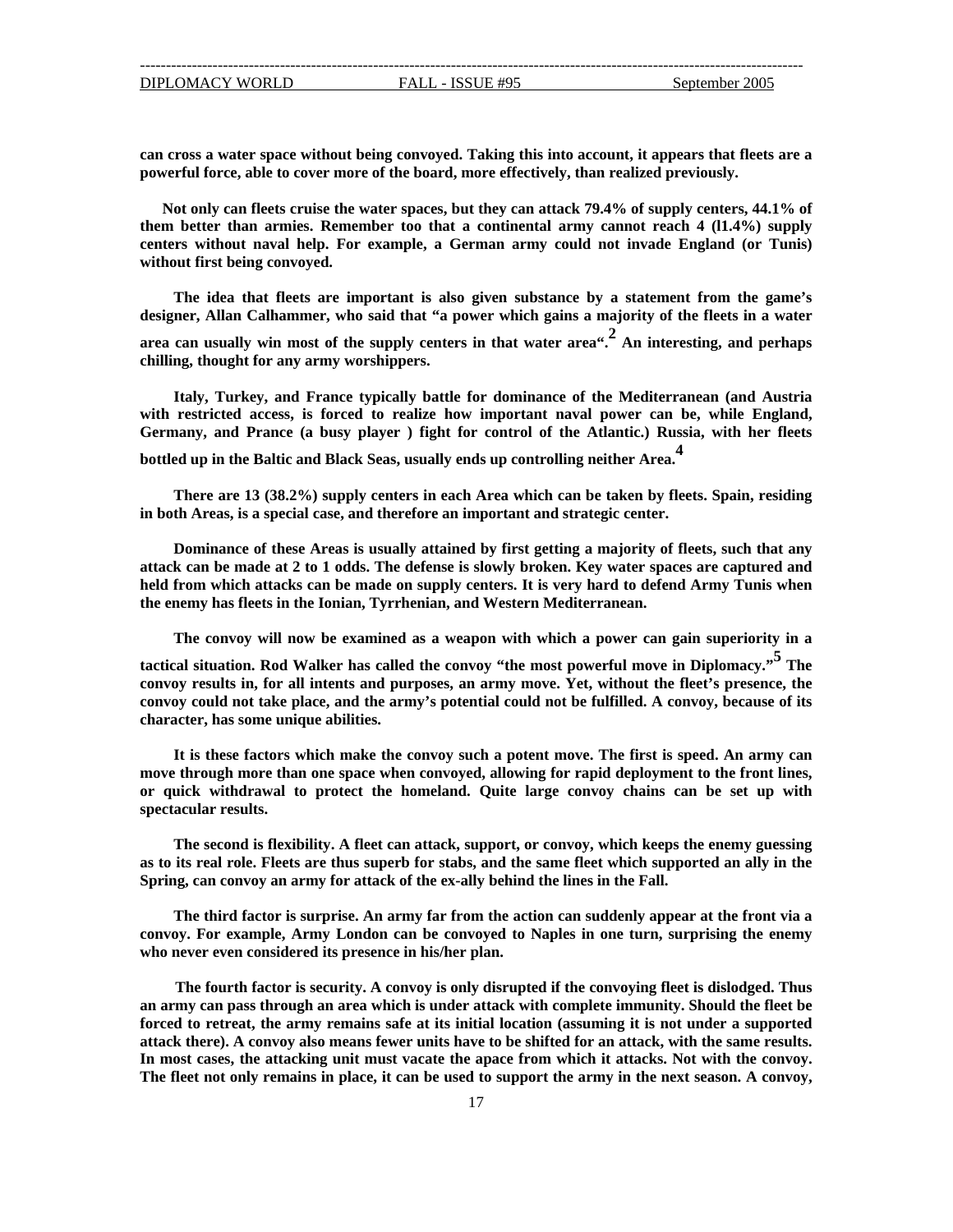<span id="page-17-0"></span>**or th reat of a convoy, is a potent weapon in any Power's arsenal.**

**tial number of games to see what part naval power played. positions of a substan Is naval power a prerequisite for winning? To determine this we would need to analyze the finishing** 

**It must be pointed out, however, that if a player accepts that naval power is important in Diplomacy, s/he nay be able to gain an advantage over opponents who overlook its possibilities, by using it to its greatest potential.** 

**I hope that this article will bring forth a lively discussion among players concerning naval power and that in some small way it has made the game a little more fun and interesting for someone.** 

**1 Allan B. Calhamer. "Diplomacy," POPULAR INDOOR GAMEB, ed. David Pritchard. Coles Publishing Co., Ltd. Toronto, 1977, p. 36.**

**2 Ibid p. 36** 

**3 For purposes of this article, the Atlantic consists of water areas north of Gibraltar and the Mediterranean those east of Gibraltar.** 

**4 From Mark Berch, "The only minor point I'll make concerns J.C."s passing reference to Russian fleets being bottled up in** from Larry Peery: Times change. If current trends and policies continue among the NATO powers we will soon have an England with an army on the Rhine and no fleet in the Channel and a France with a fleet of nuclear submarines equipped with **missil es and a nuclear powered aircraft or two to defend her overseas ex—empire! the Baltic. In my experience, which of course is different than J.C.'e, this is a very rare occurrence. The Baltic is rather porous (fleets can leave via Denmark, Sweden, or Kiel, and Russia can bypass the problem by building in St. Petersburg (north coast).** 

**5 Rod Walker. THE GAMER'S GUIDE TO DIPLOMACY. The Avalon Hill Game Co., Baltimore, 2nd edition, 1979, p. 8.**

**\*\*\*\*\*\*\*\*\*\*\*\*\*\*\*\*\*\*\*\*\*\*\*\*\*\*\*\*\*\*\*\*\*\*\*\*\*\*\*\*\*\*\*\*\*\*\*\*\*\*\*\*\*\*\*\*\*\*\*\*\*\*\*\*\*\*\*\*\*\*\*\*\*\*\*\*\*\*\*\*\*\*\*\*\*\*\*\*\*\*\*\*\*\*\*\*\*\*\*\*\*\*\*\*\***

**THE SEA SPACES by Mark L. Berch** 

**Not m uch has been written about the map per se. What little there has been generally, concerns**  how the map fails to conform to reality ("map errors"), or takes the form of a nap quiz. So far as I  **no one has written about the sea spaces themselves. Thus, the categories and labels used could find, in this essay are my invention.** 

**Sea provinces are all alike in a few respects. None of then are supply centers, and only fleets can go to them. But they differ in much more important ways... There are several different** *ways* **to sort them out. I believe the most useful way is to look at the number of other sea spaces attached. This gives us five categories:** 

**1. The Crossroads Provinces. North Sea, Mid Atlantic Ocean, Ionian Sea, These are attached to other bodies of water. They have a number of other things in common. They are, for their 4 ce (although for Italy respective countries (England. France, and Italy) the most important sea provin** it is a fairly close call). Each borders at least one home center and at least two neutrals. These are also by far the three most important sea spaces for forming stalemate lines. Perhaps the most **thing these three have in common is a little-noticed aspect. They can be extremely difficult important ppose you want to go Fleet East Mediterranean—Tyrrhenian? The direct route areas to by-pass. Su yrrhenian) will take one year. By-passing the Ionian requires the move East (East Med-Ionian-T ed-Aegean— Greece—Albania—Adriatic—Apulia—Naples—Tyrrhenian. a trip of three and one-M**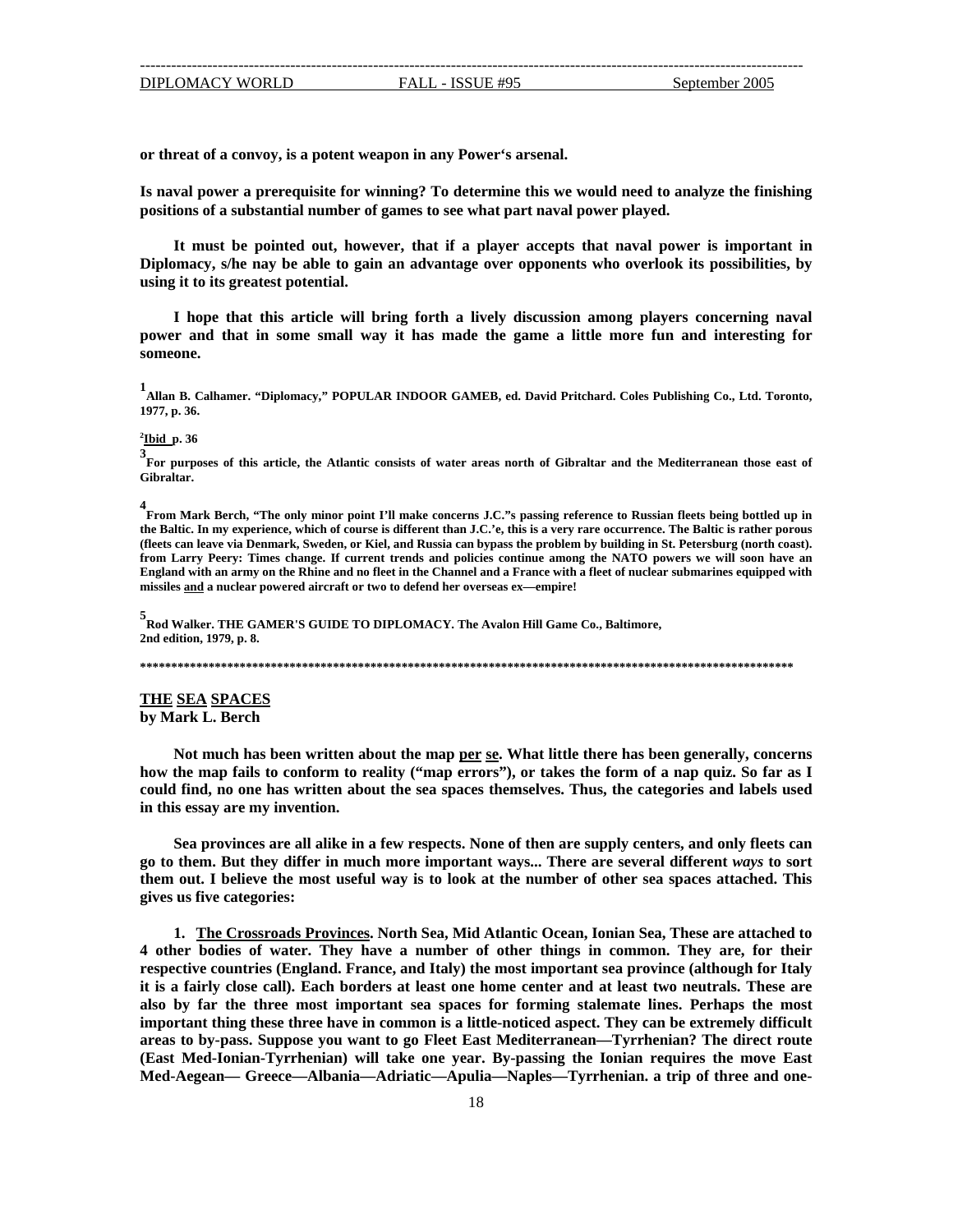**half years. The West Mediterranean—North Atlantic trip is even longer. Of these three, North Sea is certainly primus inter pares. It is the truest crossroads because none of the adjacent bodies of water are connected to each other. And It is adjacent to** *6* **supply centers, more than any other space on the board.** 

**2. The Inland Seas: Black Sea, Baltic/Gulf of Bothnia. You may scowl at my lumping those two spaces together. But in fact, the Black Sea and Bothnia/ Baltic have a lot more in common than their not bordering any other sea spaces. Each borders exactly** *5* **supply centers: one Russian home supply center, 2 home supply centers of Russia's neighbor (one bordering only on the inland sea, the other**  having another outlet), and 2 neutrals (one usually falling to Russia, one almost always going to **Russ ia's neighbor). Both empty from the south, although the Baltic has more exits. I think the reason that the northern one was divided in two was that Russia and Germany already have an area for Spring 1901 conflict (the Polish corridor) and do not need a second one. Germany must be a largely western power and a Russian fleet Baltic in Spring 1901 would be too much of a distraction.** 

**almost as important (note that there are five of them). These are the scenes of the great they are itched naval battles. These provinces change hands much more frequently than do the crossroads. p Alth ough they can be by-passed without a great deal of difficulty (only Norwegian Sea has a hoard 3. The Sea Lanes: Norwegian Sea, English Charnel, Western Mediterranean, Tyrrhenian Sea, and the Aegean. Here and in the next category, the strict correspondence with the number of sea neighbors breaks down some. These are adjacent to 3 other sea spaces. The exception here is the Aegean. I have included it for two reasons. First, there is a significant amount of traffic to and from the Black Sea, albeit via Constantinople. Nearly all of it goes via the Aegean (as opposed to the East Mediterranean). Second, the Aegean is adjacent to 4 supply centers, which is out of character for a backwater. Although none of these individually is as important as any of the crossroads, collectively, edge), they are worth possessing because each borders on 2 supply centers or more. And just as important, they flank the crossroads. Every crossroads has two sea lanes in non-adjacent positions. Collectively, they border all of the sea spaces except for the inland seas and three of the bays. They link the crossroads to each other, and in a real sense, they are the glue that ho1ds the sea provinces together.** 

**4. The Backwaters: Gulf of Lyon, Eastern Mediterranean, North Atlantic Ocean, and Irish Sea. These are connected to two other sea spaces, but there are two exceptions: Irish Sea and North tlantic. I've included them here for two main reasons. They only border on one supply center (the A same one in fact). There is so little traffic directly between them (in either direction) that effectively, they have about two neighbors, not three. Stalemate lines tend to by-pass them. They, like the Gulf of Lyon and East t4editerranean, don't have anything approaching the importance of the Sea Lanes. These 4 provinces are easily and frequently by-passed. While they do have some importance, that tends to be local. The Gulf of Lyon, bordering two supply centers, is perhaps the moat important of the lot, especially in relations between France arid Italy. But even Gulf of Lyon is handicapped by not being adjacent to a crossroads. These have so few connections to other sea spaces that their relationship to the land is more important. Thus, East Mediterranean gives Italy an alternate access to Turkey; North Atlantic/Irish Sea are Frances best route to the first English home supply center, etc. Still, they are backwaters. A game can go for several years without a battle to control any of them -- or indeed, any of them ever being occupied.** 

*5.* **The Bays Barents, Skagerrak, Helgoland Bight, and Adriatic. Some of what applies to the backwaters applies with even greater emphasis to the bays. These are connected to only one other body of water (reducing their importance there), but they are well connected to supply centers, much ore so than backwaters. Of these, Barents is clearly the least essential. It's the only one not m conn ected to a cross-road province, and It's connected to only two land provinces. The odd thing about the bays is that three of the 4 of them are not connected to any land non-supply center. The**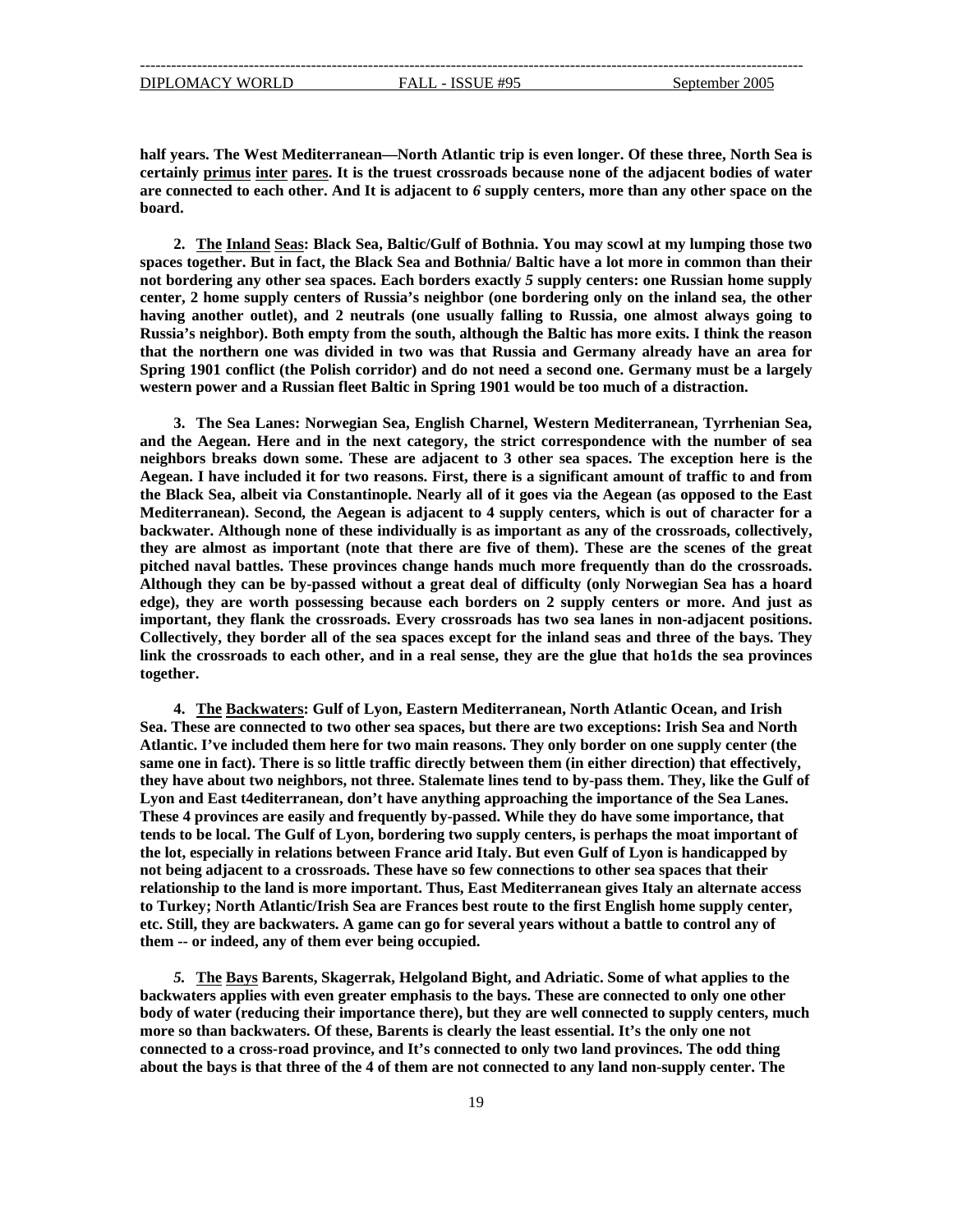<span id="page-19-0"></span>1901, and tends to slow the English attack on Russia throughout the game. Because of their generally **of entered not so much for themselves, but because the fleet has lost control of a more desirable body** water. At the same time, the bays, except perhaps for the Adriatic, tend to be death traps for fleets. **only other sea space on the board like that is the Aegean. My guess is that the Adriatic, Helgoland Bight, and Skagerrak were created to keep the scope of the crossroads province from getting out of hand. In the case of the Adriatic and Helgoland Bight, It prevents an early clash for control of the crossroads. The Barents Sea is clearly needed to prevent an English attack on St. Petersborg in Fail lower strategic value, these spaces (and to a lesser extent, the backwaters) are often retreat spaces, The major power, having secured the crossroads or sea lane, corners the enemy fleet there, and can wipe it out with 1 or even just 2 units.**

This is not the only way to categorize the sea spaces. You could classify the. by the number of **pply centers they adjoin, or their total number of neighbors. Alternatively, you could take a su strat egical approach. You could look at how frequently the apace is occupied. You could look at how frequently attacks are launched from, or defenses mounted from, the space. Or you could look at how frequently the space itself is attacked. You could calculate average residency time (to see if fleets tended to stay put, or pass through). Any of those methods might end up grouping the spaces somewhat differently.** 

**But that would be too much like work.** 

#### **\*\*\*\*\*\*\*\*\*\*\*\*\*\*\*\*\*\*\*\*\*\*\*\*\*\*\*\*\*\*\*\*\*\*\*\*\*\*\*\*\*\*\*\*\*\*\*\*\*\*\*\*\*\*\*\*\*\*\*\*\*\*\*\*\*\*\*\*\*\*\*\*\*\*\*\*\*\*\*\*\***

## **TO CONVOY OR NOT TO CONVOY IS THAT A QUESTION? by Mark L. Berch**

**The judicious use of the convoy is one of the ways the expert player can be distinguished from he average one. The convoyed attack is a powerful tool with some very heavy benefits, in addition to t ein b g a lot of fun.** 

**1. Rapid exposure of inland centers. To the Russian, an Opponent's Army Denmark and Fleet Baltic might not seem to be a threat to Warsaw and Moscow. But after Fleet Baltic Convoy Army Denmark—Livonia, things will look very different! This is a case of pure synergism between army and fleet; Neither alone could possibly threaten those centers, but together they can. Similarly, Fleet Mid Atlantic Convoy Army North Africa-Gascony suddenly endangers Paris, Marseill es, and** Burgundy; and there are others which have caught defenders napping Moves like these give the **convoyed army such range that the enemy may have to drop everything else to guard against them.** 

**2. Speed. The convoy moves pieces great distances: To move an army overland from Sweden to Prussia would take four seasons; by convoy, only one. Multifleet convoys extend the range. England**  can build Army London, and with just Fleet English and. Fl.eet Mid Atlantic, the army is in North Africa, to attack Tunis that fall. Multifleet. convoys tend to be more important in the latter half of the game, when navies are larger, and the front line is far away from where armies are built. Players **annot afford the time it takes to move the armies one province at a time. c**

**3. Substitution of army for a fleet. Suppose it is Winter 1901, and you have Fleet Naples, Fleet Ionian Army Tunis, and Amy Venice---a common case. You plan a supported attack on Greece or Trieste in the fall. Fleet Ionian— Albania, Fleet Naples—Ionian will do the job, but suppose you'd ke to send a fleet vest as well? Fleet Ionian Convoy Army Tunis—Albania takes care of your Balkan li dutie s; while Fleet Naples.—Tyrrhenian prepares to move west.**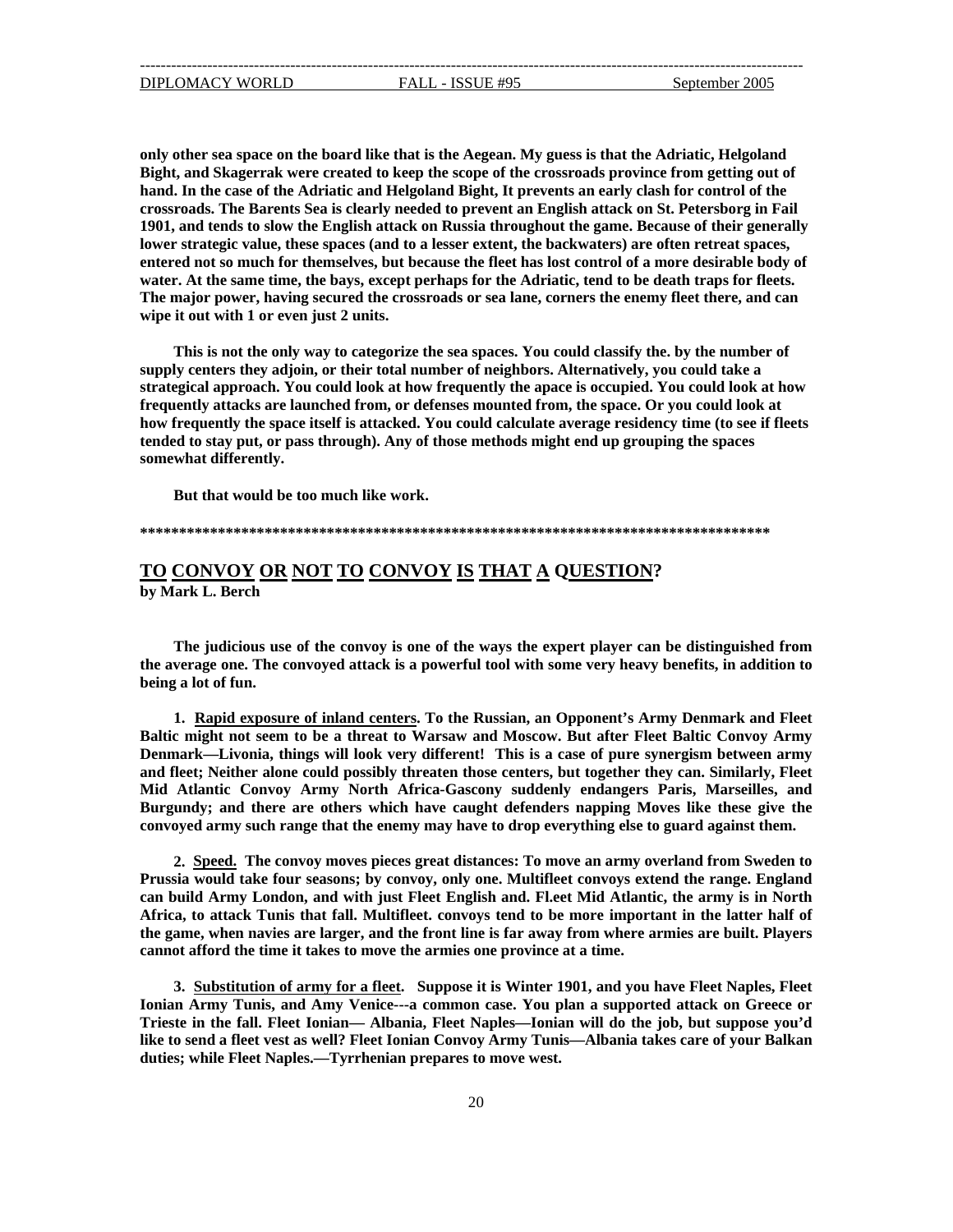**4. Flexibility and surprise. The convoy is yet another option for the fleet, giving you more choices than just attack and support. This provides you with a better chance of surprising the defender with an unexpected choice. Moreover, because of the larger territory covered by sea spaces, convoyed attacks can be developed very quickly. Italy may be poised to attack France with Army Piedmont, Fleet Gulf of Lyon, and Fleet Tyrrhenian. But a sudden shift of Army Piedmont- Tuscany, Fleet Gulf of Lyon—Tyrrhenian, Fleet Tyrrhenian-Ionian means the army is Balkan bound. With a similar quick shift, France can move from an attack on Italy to one on England. England can redeploy an army in Scandinavia against Germany or France An inexperienced player may not even have considered a convoy choice, such as Fleet Gulf of Lyon Convoy Army Spain-Tuscany, which has caught defenders with their pants down in more than one game.** 

**5. Security. The convoy allows a player to attack from a space withou of it. Thus, Fleet Tyrrhenian Convoy Army Rome-Tunis will shut out Flee t having to give up control t Gulf of Lyon-Tyrrhenian, allowing you to retain control. It will thwart a "moving defense." For example, suppose your Fleet Ionia n, Fleet East Mediterranean, and Army Smyrna faced Fleet Naples, and you wanted to take Tunis in two seasons. If you move Fleet East Mediterranean—Ionian, Fleet Ionian— Apulia or Tyrrhenian he can spoil your plans with the moving defense of Fleet Naples—Ionian. But drop a convoy of Fleet East Mediterranean and Fleet. Ionian Convoy Army Smyrna—Apulia on him and this defense won't work. He'll have to resort to the much riskier fleet Naples—Apulia, and not the safe fleet Naples-Ion ian.** 

If the attack on the convoying fleet is coming from the space you are convoying to,<br>the "convoy advantage" will allow your attack to proceed at "even" ---or<br>umfavorable odds. For example, Spring 1913 in 1979 AC had the fol

**Turkey, Fleet Aegean and Fleet Ionian Convoy Army Smyrna-Naples, Fleet Apulia Support Army Smyrna-Naples, Army Smyrna—Naples, Fleet East Mediterranean- Support fleet Ionian.** 

**F rance, Fleet Tunis Support. fleet Naples—Ionian, Fleet Napl.s—Ionian/annihilated/.** 

**Note that the attack on Fleet Ionian is nullified by the support given to Fleet Ionian by fleet East Mediterranean. Thus, the attack on Naples succeeds with just one sup port, despite the fact that the attack in the "opposite direction" (somewhat) was also with one support. And finally, the convoying fleet can provide support for the just landed army in the following season if you fear an immediate attempt to dislodge.** 

**6 . Strenghtening the self-standoff. Suppose you have Army North Africa, Fleet Mid Atlantic, and Army Paris. The enemy has Army Picardy. Fleet Irish Sea. You want to guard Brest, but keep it open for a build. That calls for a self— standoff, which the enemy might foil by supporting one of the moves with his Army Picardy. He can e ith the pport support Army Paris—Brest, but if he movts to support the other end, he has to guess whether you'll go Fleet Mid Atlantic—Brest, or Fleet Mid Atlantic Convoy Army North Africa-Brest. Moreover, if you choose the convoy, he can't use th tactic of supporting Fleet Mid Atlantic—Brest, and then slipping in behind w Fleet Irish—Mid Atlantic. Even if he correctly guesses with Army Picardy Su Army North Africa-Brest, Fleet Irish-Hid Atlantic will be shut out.** 

7. Survival. And don't forget, even if the fleet involved in the convoy is dislodged and forced to retreat, the army to be convoyed survives intact to fight another day.

**But it's all too easy to get carried away with thin, merrily Criss-crossing the board with your nifty convoys while some unimaginative character bulldosos forward and wins the game. So lets have a doleful look at some of the drawbacka.** 

<u>1. It ties up extra units</u>. Even an unsupported convoy takes two pieces. A long,<br>unsuccessful convoy is a terrible waste of resources. In general, the longer the **onvo c y, the more confident you should be of success before you try it. But even**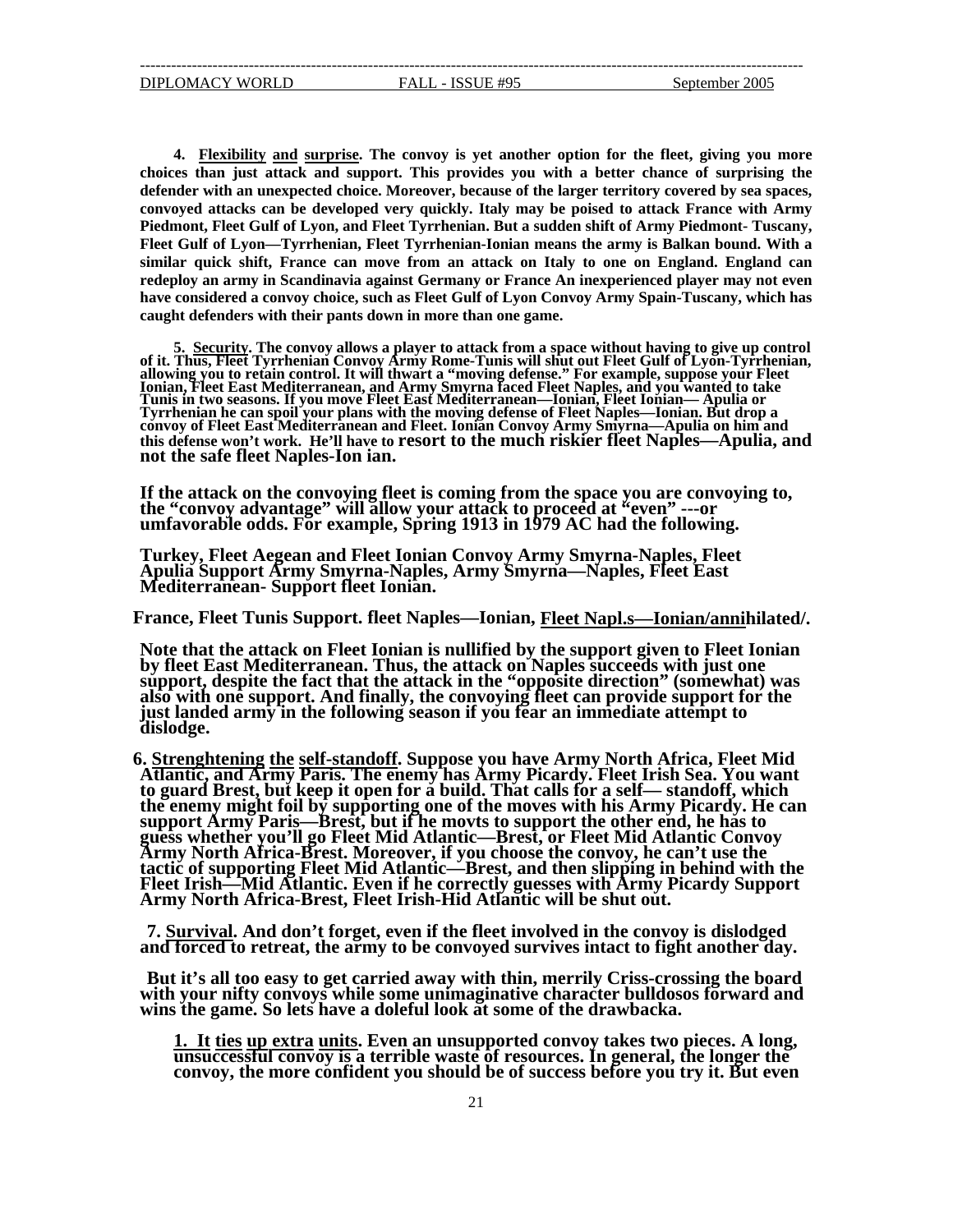<span id="page-21-0"></span>a successful convoy can delay the development of your fleets. In 197~, Beyerlein convoyed Army Convoy-Spain. The onlookers in this demo game were impressed, but at least 2 of the fleets never made it to the front.

**2. Inactive Pieces. The army may have to wait until the fleet is In position, or vice versa. For multi—fleet convoys, some may have to wait, with little to do, while the last one gets into place.** 

**3. Security can be risked. A fleet that convoys to save an army time might have supported another unit which needed some help.** 

**4. A convoyed attack does not cut support if a convoying fleet is dislodged. In an ordinary attack, the support is cut regardless of what else happens. Thus, the convoy is an extremely powerful tool giving you important options and complicating the defenders tasks. But it is also subject to serious drawbacks which must be taken into account in some situation** 

 **\*\*\*\*\*\*\*\*\*\*\*\*\*\*\*\*\*\*\*\*\*\*\*\*\*\*\*\*\*\*\*\*\*\*\*\*\*\*\*\*\*\*\*\*\*\*\*\*\*\*\*\*\*\*\*\*\*\*\*\*\*\*\*\*\*\*\*\*\*\*\*\*\*\*\*\*\*\*\*\*\*\*\*\*** 

#### **THE LONG HAUL**

**. C. Walker by R**

**The "convoy" order is perhaps the single most interesting technical aspect of Diplom acy. It is,**  for instance, the single most frequent cause of potential and actual rulings difficulties for players and gamemaster, but enough ink has already been spilled on that topic in these pages, so we'll avoid it **like the plague here.** 

bold and sneaky things with convoys. But in Diplomacy it wasn't always so. **The convoy---although we can argue it's not used to its fullest possible potential---it is a key element to speeding up the game, plus increasing its excitement and interest. You can do all sorts of**

**n In its very earliest Incarnation (1958). Diplomacy had no convoys. Armies instead rode piggyback o e interested in that original version of Diplomacy will find the nap & rules included in my book, Th** Gamer's Guide to Diplomacy (available from Avalon Hill for \$4.50 + 10% postage and handling.) **fleets, proceeding at the one-space-a-season rate at which everything else moves in the game. Since there were several more sea (and land) spaces in that version, you can imagine how much slower (and therefore less Interesting, perhaps) the game was when it was first being played. Anyone who is** *(Editor's Note: Now owned by Hasbro.)* A modern version of the "piggyback" idea also exists in Prod Davis' "Army—Fleet Module," available from the North American Variant Bank, of which Fred Davis is the present custodian (1427 Clairidge Rd., Baltimore MD 21207). (*Editor's Note: Fred's urre c nt address is Fred Davis, Jr., 3210 Wheaton Way, Apt. K, Ellicott City, MD, 21043-4254.)* **If you're interested in seeing how a Diplomacy game would go without convoys, you might look these versions up.** 

The 195 version of the game was replaced quickly enough. In 1959 a new edition was introduced, having 6 fewer sea spaces (and 13 fewer land spaces) than its predecessor, plus new rules **introducing convoys. .virtually the game we play today. We have had convoys (for better or worse) ever since, faster game, ruling problems, and all.** 

**As you know, the convoy allows a quick shuttle of an army from coastal province to coastal province, not infrequently over a long distance. This of course brings up the perennial argument among Diplomacy aficionados y aficionadas regarding that old bugaboo, "realism." If fleets (as veil as armies) must crawl along at one apace per season, it's argued, how can it be realistic for an army to skip along a string of fleets which can extend over as many as 9 spaces?. This argument often leads to a preference for some sort of "piggyback" arrangement. This seems to be one of those instances**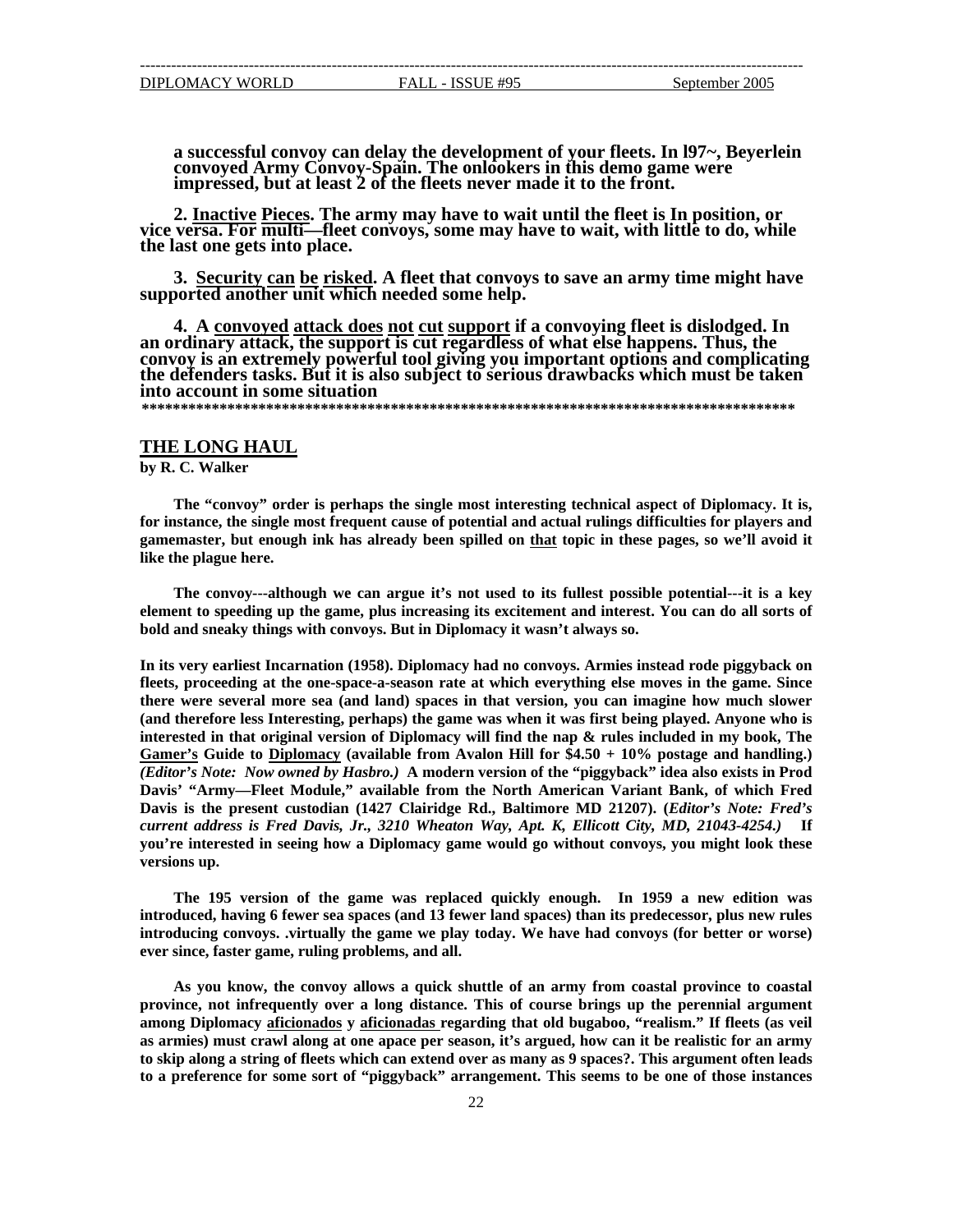<span id="page-22-0"></span>DIPLOMACY WORLD FALL - ISSUE #95

**(all too common in wargaming) in which exaggerated concern for "realism" is the altar on which playability is sacrificed. The convoy (for all its occasional rules-interpretation problems) makes for a much better game.** 

**y, after all, represents a campaign of some months duration. The actual move of a unit Diplomac from one space to another takes very little time, probably; most of the elapsed time would be** seas to its destination. .an actual elapsed time which is still a small fraction of the months—long **In any event, it could be counter—argued that the rule is "realistic." Each "season" in spent in pulling up stakes and getting all that manpower organized to move, and then (if the move is successful) getting settled into the new area of occupation. An army being convoyed has to do these same tasks, its actual movement consisting of sailing through friendly and protected campaigning season. "Realism, obviously, can cut both ways in discussions about Diplomacy.**

**s are. I won't name all of them, bat here are some of the. most frequently used in the coastal province ames I g 've seen, Livonia in Russia; Yorkshire or Wales in England; Gascony in France; Apulia in Italy ; Albania; Syria in Turkey. On offense you should always consider convoys to these, and similar place s; on defense, you should Always consider whether your opponent can do you in by getting an army into such a province. Really, the prime factor in the convoy is not how "realistic" it is, but how useful it is. There are circumstances, furthermore, in which that usefulness might be overlooked. I've seen players use a convoyed attack in an attempt to gain a supply center, but somehow miss the opportunity to put an army in a strategic location which doesn't have that all—important dot, it's good to bear in mind that landing an army in a non—supply center province can often yield great strategic gains. Such an army may be able to get in behind enemy lines, or threaten several supply centers at once. Either is a good position to be in. A quick glance at the board will show you how strategically located some of**

**quic k mention of one use of the order which its inventor didn't initially consider, the symbolic act! I'm told this isn't as popular nor as much-used as it was in the early days of the hobby. However, once , upon a tine, a convoy was often used to symbolize the victory of a two-way alliance. Specifically is was the longest haul of all, the convoy of an army from St. Petersburg to Syria (or vice versa, th some times, if this didn't significantly affect the supply center count.) It was a symbol of the No general survey of convoys (and boy, is this general!!) would be complete without at least a unhreaking alliance of the two, and their absolute mastery of the board. This convoy would extend over 8 or 9 spaces, depending on whether the route ran through the North Atlantic or North Sea-English Channel. However, a truly redundant route could be constructed through Barents Sea-Norwegia n -North Sea - English Channel - Irish Sea - North Atlantic - Mid Atlantic - West Mediterranean-Gulf of Lyon—Tyrrhenian Sea—Ionian Sea-Aegean Sea, East Mediterranean, a stunning 13 spaces! Now, that is truly a LONG haul!** 

**\*\*\*\*\*\*\*\*\*\*\*\*\*\*\*\*\*\*\*\*\*\*\*\*\*\*\*\*\*\*\*\*\*\*\*\*\*\*\*\*\*\*\*\*\*\*\*\*\*\*\*\*\*\*\*\*\*\*\*\*\*\*\*\*\*\*\*\*\*\*\*\*\*\*\*\*\*\*\*\*\*\*\*\*** 

### **A CONVOY PARADOX AT MIDCON 85 by Male Smith**

**Much has been talked about Convoy Paradoxes over the years. But most of the discussions have been about the theoretical possibility of their occurrences, as in Richard Sharp's excellent book "The Game of Diplomacy" (pp33-34). But for the first time in my life I was actually faced with the daunting prospect of being a GM in one of the games at MidCon '85, where this actually happened.** 

**In this game (Game IV — Sunday), Italy was on his last legs. He was being swamped by Thrkey and Austria. It was the Autumn move and Italy knew that if he lost Rome he would be out of the game.**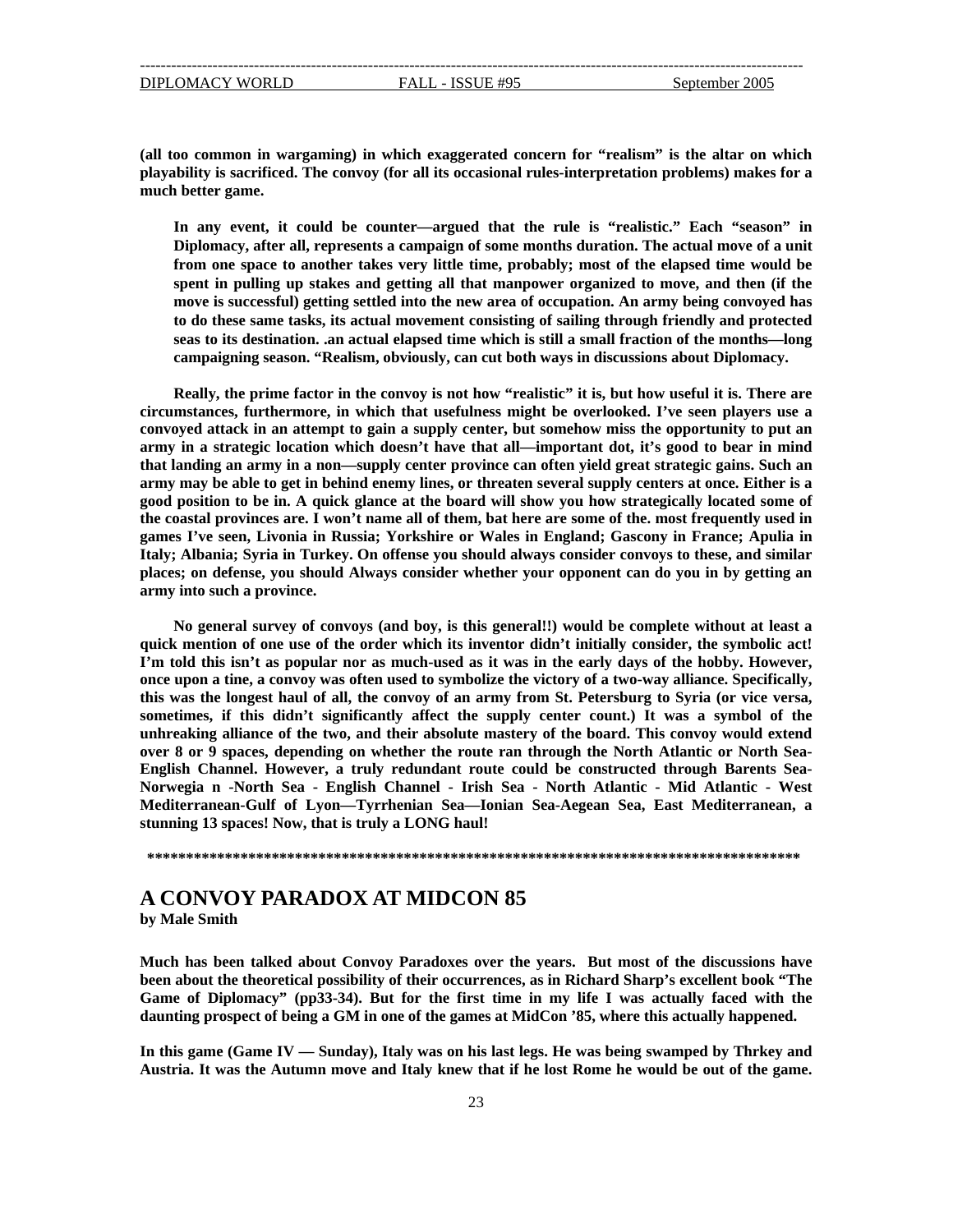| DIPLOMACY WORLD |  |
|-----------------|--|

FALL - ISSUE #95 September 2005

**His other supply centre had fallen in the spring and so he was on the verge of finishing the game early.** 

**ing: He knew that Austria and Thrkey would do the follow**

**A USTRIA: A Tus-Rom, A Ven S A Tus-Rom TURKEY: F Ion-Tys, F Nap S F Ion-Tys** 

So after thinking about his desperate plight he approached me with a rule query. what would **happen, he asked, if he ordered:** 

**ITALY: F Tys C Austrian A Tus-Rom. A Rom H. ~at he wanted to do was to bring in the convoy paradox to save his situation.**

**d As the GM I had to work out this particular tangle, not only had I to resolve the situation, but it ha to be done within the 20 minute deadline period allowed so that the game wouldn't drop behind the others.** 

**the inevitable Turkish attack. As students of the Convoy Paradox know there are always two due to** ways of looking at the situation. Let us examine both argunents. **The argument was whether the convoy as ordered by Italy would be attempted and then disrupted**

**Argument One** 

This is the simplest argument to put forward. The Austrian attack succeeds because there is an **alternative land route that could be available into Rome from Tuscany, regardless of whether the Fleet in the Tyrrhenian Sea was dislodged or not. Austria could claim that this was the attack that he had "in mind" at the time.** 

#### **Argument Two**

This is the argument that would be proposed by Italy. Because the game of Diplomacy is such that it **doesn't mention in the Rulebook about attacks,moves, or whatever should succeed, because of the 'spirit in Which they are intended' A parallelism could be brought in here. Consider the following example:** 

**ENGLAND: A(Yor)-Nwy, F(NTh) C A (Yor)-Nwy, F(Nwg) stands GERMANY: F(Eng)-Nth, F(Ska) S F(Eng)—Nth**

**from Yorkshire to Norway via the This example is clear cut, I believe. England ordered the convoy** North Sea, and it was disrupted. I don't think that any GM would have difficulty judging that the **upted and the Army would have to remain in Yorkshire, even though a convoy route convoy was disr was available via the Fleet In the Norwegian Sea.**

**To go one stage** *further,* **look at the following:**

**(Nth) C A(Yor)-Edi ENGLAND: A (Yor)-Edi, F g)-Nth, F(Bel) S F(Eng)-Nth FRANCE: F(En**

does the rulebook say on this matter? **Again the Fleet gets dislodged, and the Army can't make it to Edinburgh by the convoy. So far, so good. But has England a claim in that the Army move does succeed because an available land route was open to him. After all, the move A(Yor)-Edi is a normal Army movement, he may add. What**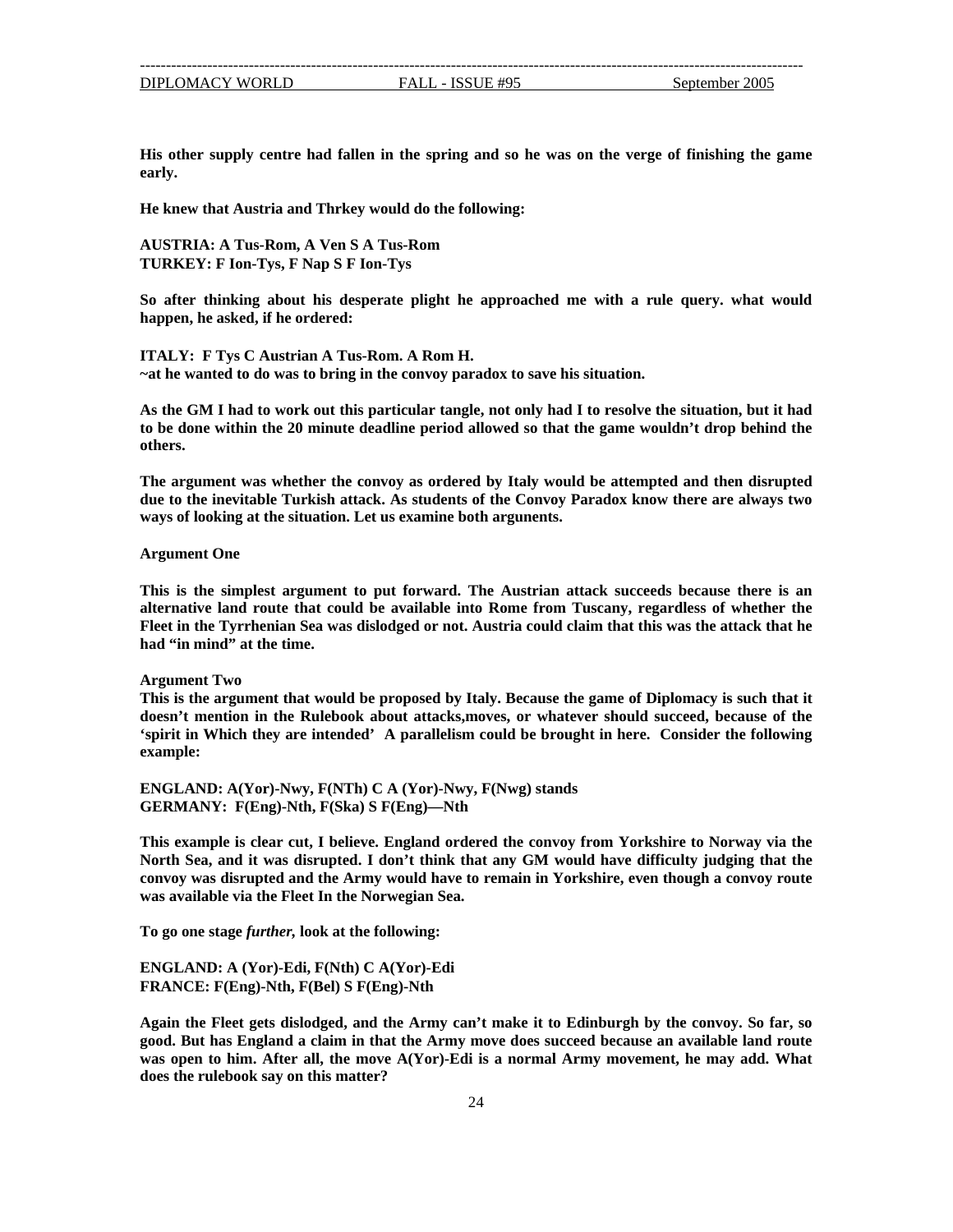### <span id="page-24-0"></span>**XII. THE CONVOY ORDER**

**2. DISREPUTING A CONVOY. If a fleet ordered to convoy is dislodged during the move, the Army to be convoyed remain. in its original province and has no effect on the province to which it is ordered.** 

**3. AMBIGIOUS CONVOY ORDERS. If the orders as written permit more than one route by which the convoyed Army could proceed from its source to its destination, the order is not void f the possible routes are destroyed by dislodgement of on account of this ambiguity; but if any o a fleet, the army may not move.** 

It seems clear from the above rules that the Army does not succeed as one of the possible routes has failed due to the Fleet in the North Sea being disrupted. Rule 111.3 states that quite clearly.

**om must fail? by the same ruling the nove A (Tus)-R But back to our particular problem which occured at MidCon this year. Can it be argued that Italy provided the Austrian Tuscony Army with an alternative route, which was then disrupted, and then** 

Aha, says Austria, I never intended for the convoy to take place, and it wasn't in the 'sprit in which **e move was intended'. th**

**Pers onally, I believe that I actually committed a GMing error, in not failing the Austrian order. Wha ve done if you were the GM in my place, I'd be Interested to hear? t would you ha**

**\*\*\*\* \*\*\*\*\*\*\*\*\*\*\*\*\*\*\*\*\*\*\*\*\*\*\*\*\*\*\*\*\*\*\*\*\*\*\*\*\*\*\*\*\*\*\*\*\*\*\*\*\*\*\*\*\*\*\*\*\*\*\*\*\*\*\*\*\*\*\*\*\*\*\*\*\*\*\*\*\*\*\*\*\***

## **New Variant Section**

### **Speed Europa by John Walko**

**Do you wish you had more time to play a full Diplomacy game? Try Speed Europa By John Walko. . . but you can call me by my official abbreviation, JWk** 

**Some of the more exciting theoretical results for Fall 1901 feature an Italian army in Spain (no more French monopoly on the Iberian goldmine), a French army in Liverpool, a Russian army in Kiel, a**  1900 start). Italy might hold the most intriguing set of new possibilities. **German army in Switzerland (a 35th Supply Center), an Austrian army in Smyrna, a Turkish army in Venice, and an English army in Tunis (the latter two require multinational convoys or a Winter** 

**overall, takes to traverse the board (a valid choice), Speed Europa operates on the opposite premise**  players to the Europa features from a player's perspective (I leave to a later article a deeper discussion of the design theories and mathematical ratios for variant designers). **Whereas most variants of Diplomacy's Standard map tend to add provinces that increase the time it by removing obstacles to cross-board player interaction. Speed Diplomacy is potentially a** *system* **applicable to any variant idea and Europa is the pilot program. This article briefly introduces** 

**ously wrote that Diplomacy's insecurities "make some Diplomacy inventor Allan Calhamer fam eople almost euphoric and causes others to 'shake like a leaf.'" Speed Europa's map at first glance p and Trieste are might give the latter a heart attack but allow me to defibrillate. First, Venice han Standard. Second, the separated by a coastal Tyrolia so in this respect Europa is more stable tnew proximities are no closer than the familiar and manageable Berlin-Silesia-Warsaw; the map**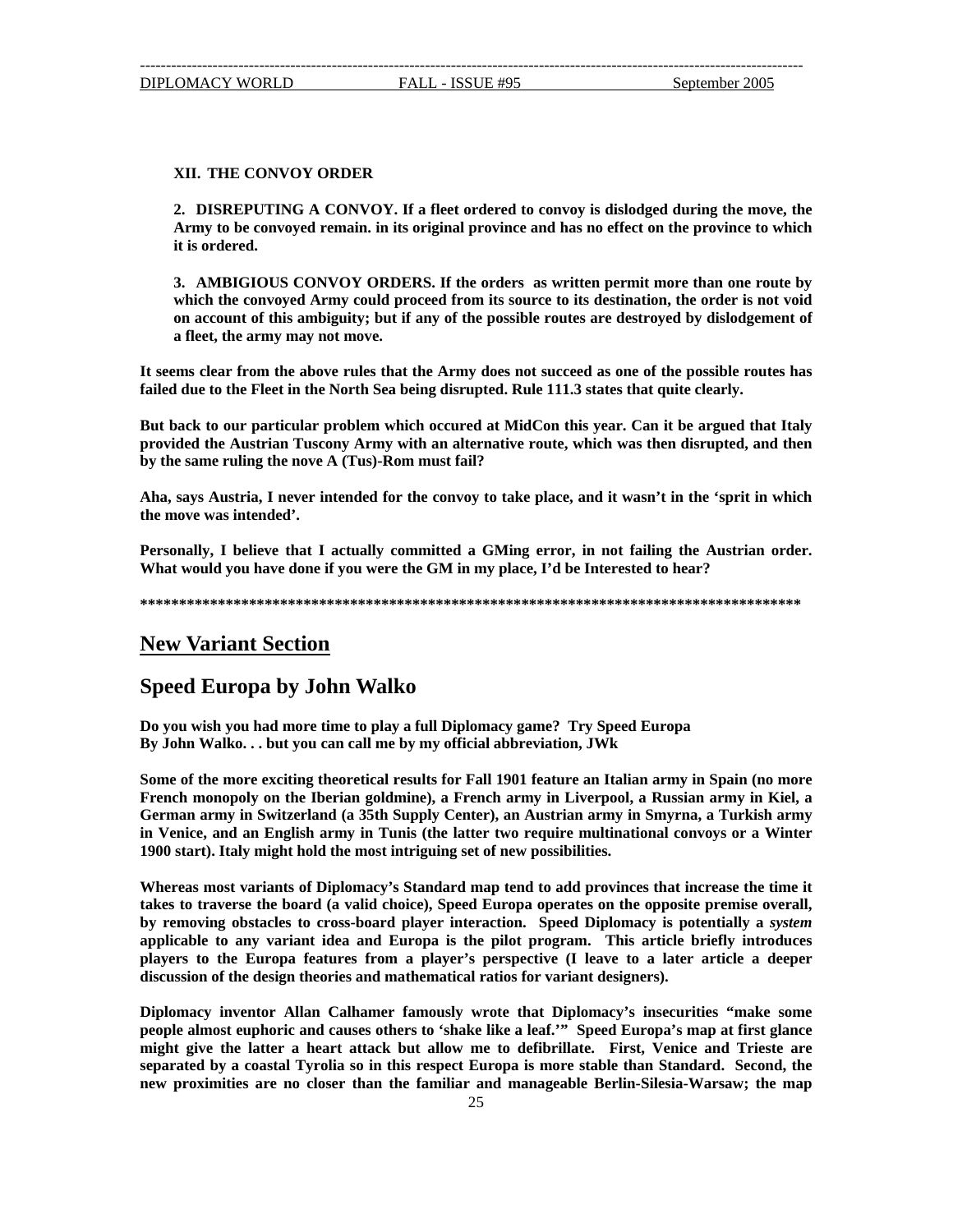DIPLOMACY WORLD FALL - ISSUE #95

--------------------------------------------------------------------------------------------------------------------------------

**erely offers additional Silesia situations. The interesting point is that, for instance, while England m can take St. Petersburg in Fall 1901, ol' John Bull will have to think carefully of rousing the Russian bear so soon. To the extent that there is additional risk from the extra speed and fluidity, remember that your opponents encounter similar risks, which are opportunities to you or your ally.** 

**e powers to harmonize the The re-allocation of buffer provinces balances the distances among th ame pace across the map. Compare this arrangement to Standard's significant disparity between g the pair of powers' Supply Centers (SCs) that lacks any buffer (Venice-Trieste) and the number of other pairs that squint to see each other across a chasm of double buffers. Europa's England and Russia will "enter the game" at more the same pace as Austria.**

**powers must cross a game pace. To be fair to England and Italy who must cross non-SC water, all on-SC province to reach a neutral SC. This might increase the number of potential openings, as n The "distant neutral," where no neutral SC is within reach on the first move, further harmonizes fewer neutrals are guaranteed and more acquisitions require first-year diplomacy with neighbors. For instance, Italy is rid of its eastern bias and the Italian cat now might pounce north to Switzerland or west to Spain as well as south to Tunis or east to Greece—and France boasts no velocity advantage in the race to Switzerland or Spain.** 

**The new borders also cause more powers to interact sooner and more often. Not only are neighbors closer, but the neighbors of neighbors are closer. These proximities lessen the old bifurcation of two separate east and west games, as from the first turn London has more reason to speak to Rome, Vienna, and Constantinople.**

**negative space. There are a number of playable isles and a few extra bicoastal provinces that might rove useful as amphibious fulcrums to redeploy armies between theaters as your prospects or p The map also represents the historical fact that large-scale sea movement generally is faster than large-scale land movement, and so Trieste is "closer" to Constantinople than Budapest is. Although most people take an army-minded view of a map and see water as an obstacle, the navalist knows the superiority of sea mobility and sees the land-locked areas from Switzerland to Moscow as the alliances shift. Additionally, these provinces might serve as "nutcrackers" to deploy sufficient fleets to break a naval blockade.** 

province and tie-breaking 35th SC which also lessens choke-points and blurs east-west and north**uth divides. Guaranteed blockages negate the need for diplomacy and therefore defy the point of so The fluidity of gameplay derives from a variety of factors including the lack of map-edge SCs so every SC has a back door; the revision of borders and the "nutcracker" provinces which undermine traditional stalemate anchors like Ionian Sea and Mid-Atlantic Ocean; and Switzerland as a playable the game. Fluidity puts a premium on diplomatic skill, while still offering tacticians a broad canvas to work their craft.** 

**he typical, time-challenged Diplomacy player is that Speed Europa's The practical advantage to t arlier power interaction, overall faster movement, and increased fluidity might provide a more e decisive and more fulfilling gaming experience. Initial reaction to the Europa map has been quite positive. Download the Realpolitik files (including a new Deluxe interface) at the Speed Diplomacy website. Organize a game or discuss matters in the customized Speed Diplomacy forum, The Whispering Gallery.** 

**You can try to reach me by smoke signal, carrier pigeon, or heliograph, but you also can contact me through the "Emperor" (administrator account) of The Whispering Gallery.** 

**hank you for your time. T**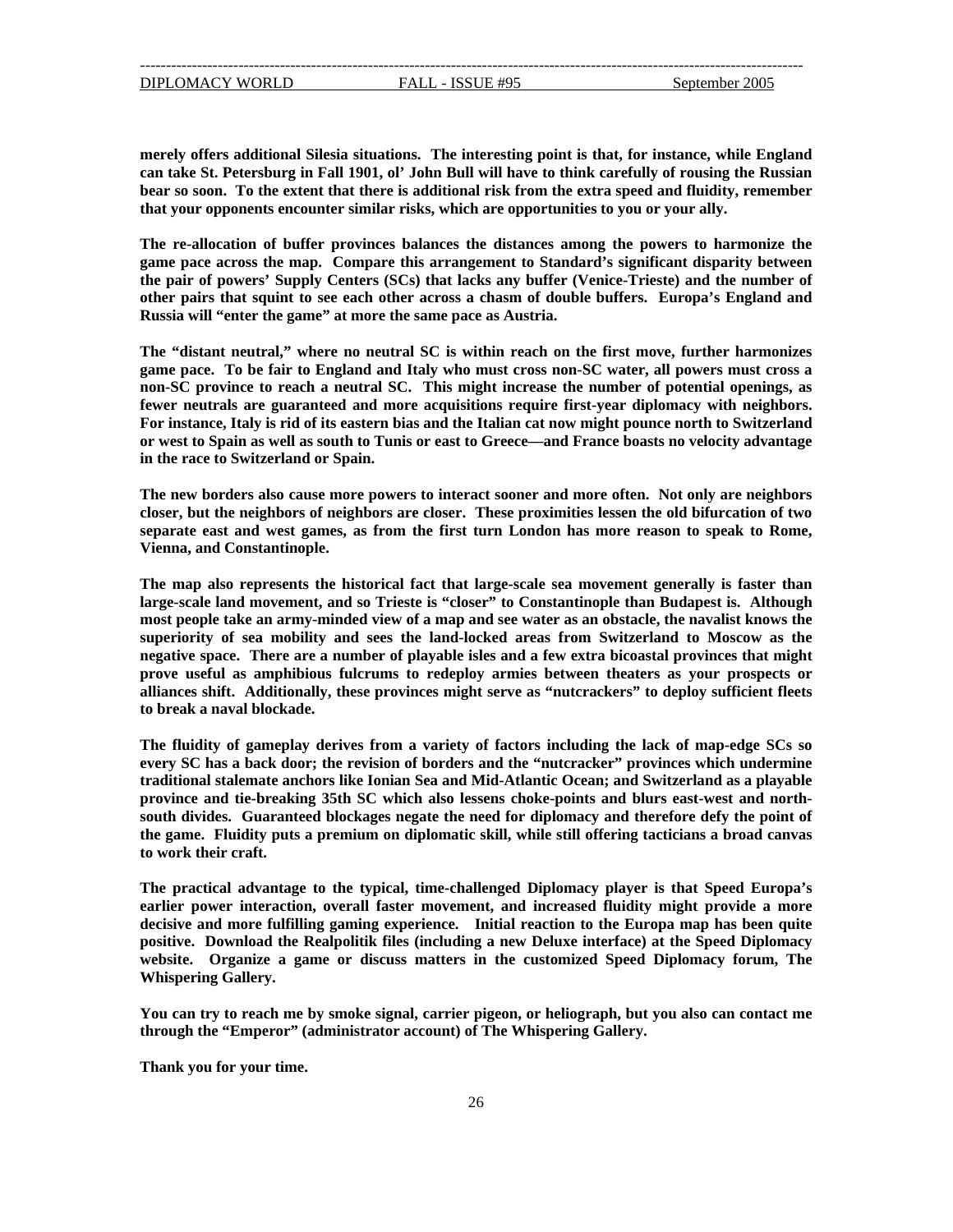**Visit http://speeddiplomacy.jwinformationsolutions.com/speeddiplomacy.htm**

### **SPEED EUROPA (EUROPE 1901)**

**a Diplomacy variant (original Diplomacy is Copyright Hasbro)** 

**All of Speed Europa's new designs, maps, icons, documentations, and codings by John Walko Copyright 2005 All Rights Reserved** 



**<sup>--------------------------------------------------------</sup>** 

**Visit http://speeddiplomacy.jwinformationsolutions.com/speeddiplomacy.htm Communicate in the forum, The Whispering Gallery:**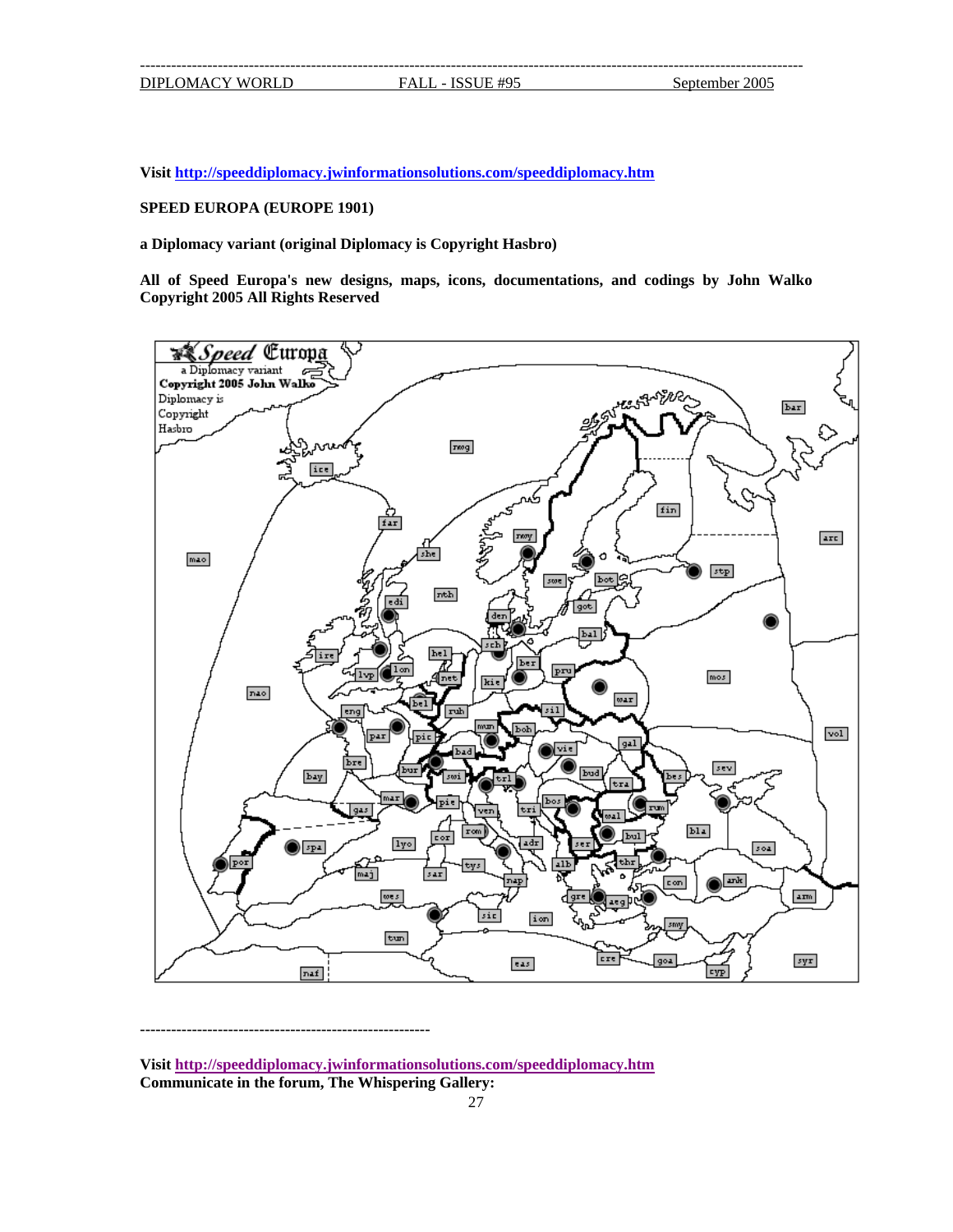**(http://china1900.jwinformationsolutions.com/index.php).** 

**Updated 9/04/05** 

**TABLE OF CONTENTS** 

**0. IMPORTANT: Read these release notes** 

**1. SPEED DIPLOMACY** 

**2. EUROPA (EUROPE 1901)** 

**--------------------------------------------------------** 

**0. IMPORTANT: Read these release notes:** 

**0.1. BUGS AND WORK-AROUNDS FOR REALPOLITIK (RP):** 

**0.11. This release is fully functional with point-and-click hot zones and flood-fillable supply centers.** 

**REASON: RP's Region Tool (a designer's tool, not part of the players' version) did not work so I first manually wrote the RGN file code to provide a version that is fully playable by loading text orders. I since devised a semi-automated system to add the hot zones and flood fills so the current version (9/04/05) is full-featured. NB: The Schleswig-Holstein hot zone is oversized for convenience so make sure that you click the correct province.** 

**0.12. Use "net" (for "Netherlands") if RP does not recognize "hol" (for "Holland").** 

**REASON: RP generated errors for almost every instance of "hol" in the MAP file so I assigned "net" as an alias which works both in the MAP adjacencies and in orders during play.** 

**0.13 Save the game history and text orders as you play.**

**REASON: If you find a bug, I might be able to revise a file for you to insert to resume or restore the game.** 

#### **K: 0.2 PLAYER OPTIONS FOR REALPOLITI**

**0.21.** The "Deluxe" (DX) version provides a new look to computer Diplomacy that evokes the **okes the classic wooden blocks of the original physical map of Avalon Hill's 1976 version and that ev version** (squares for armies, rectangles for fleets) -- yet the units display all the heraldic color of **uttering war banners. The version with the "RP" suffix provides a standard Realpolitik look. fl**

**.22. For reference and study of the new map, the folders also include several B&W maps, of which 0 an look at the new borders and provinces. These maps use dotted lines to \*BW.bmp is best for a cle dicate bi-coastal provinces. The \*X2.bmp will print 2 conference maps per page and the \*X12.bmp in** will print 12 wallet-size conference maps per page (don't let the wife find out that you removed her **icture to make room for these). p**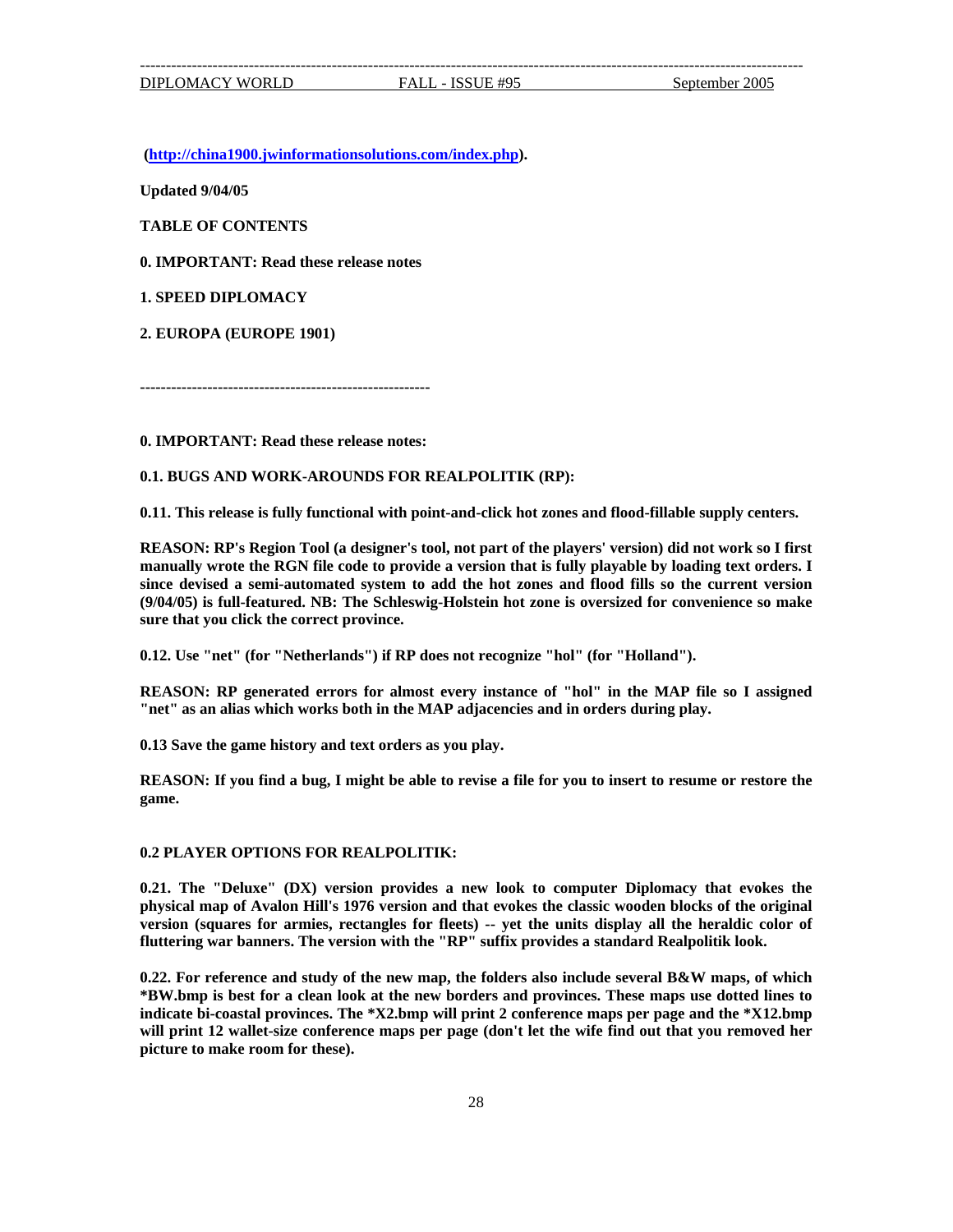--------------------------------------------------------------------------------------------------------------------------------

**0.23 Toggle the RP menu's Maps/Names for a quick look at all the provinces and note the several layable isles. p**

**------------------------------------------------------ --**

#### **. GENERAL CONCEPT 1**

**. Speed Diplomacy is potentially a SYSTEM applicable to any variant idea. Speed Diplomacy 1** make diplomacy rather important: **variants provide frequent and widespread player interaction, mobility, and fluidity, all of which**

**1.1. Low density and small supply center (SC) clusters provide maneuver room yet with fast board movement and continuous player interaction.** 

1.2. "Distant" neutrals (no one can reach a neutral SC in the first turn) provide a greater variety of **penings yet with fast player interaction derived from home center distribution. o**

**.3. Two versions of Speed Diplomacy exist as of July 2005; Speed Europa (Europe 1901), and Speed 1 Treaty Ports (China 1900).**

**--------------------------------------------------------** 

2. NAME = Speed Europa (Europe 1901)

**.1. START = Spring 1901 (Standard), unless you choose a Winter 1900 start to customize your 2 forces.** 

**2.2. PLAYERS = 7, Standard's Austria, England, France, Germany, Italy, Russia, and Turkey.** 

**2.3 VICTORY CONDITIONS = 18 of 35 SCs (Standard i.e. a majority of total SCs).** 

**.4. SPECIAL RULES = No, 100% Standard unless you choose to add a rule variant. 2**

**dard's province names were retained as much as possible but note printable conference maps). Stan e adjacency changes; e.g., Mid-Atlantic Ocean no longer abuts Brest (the "Mid" is now a th 2.5. MOVEMENT NOTES = Armies can move between Ireland and Liverpool, and between Sicily and Naples (in effect, Liverpool and Naples are canals like Kiel). St. Petersburg, Spain, Schleswig-Holstein, Finland, Thrace, Gascony, and North Africa are bicoastal (indicated by dotted lines on the longitudinal rather than latitudinal reference).** 

**.6. DESIGN NOTES = Some of the more exciting theoretical results for fall 1901 feature an Italian 2** army in Spain (no more French monopoly on the Iberian goldmine), a French army in Liverpool, a Russian army in Kiel, a German army in Switzerland (a 35th Supply Center), an Austrian army in **myrna, a Turkish army in Venice, and an English army in Tunis (the latter two require S ultinational convoys or a winter 1900 start). Italy might hold the most intriguing set of new m possibilities.** 

**Whereas most variants of Diplomacy's Standard map tend to add provinces that increase the time it**